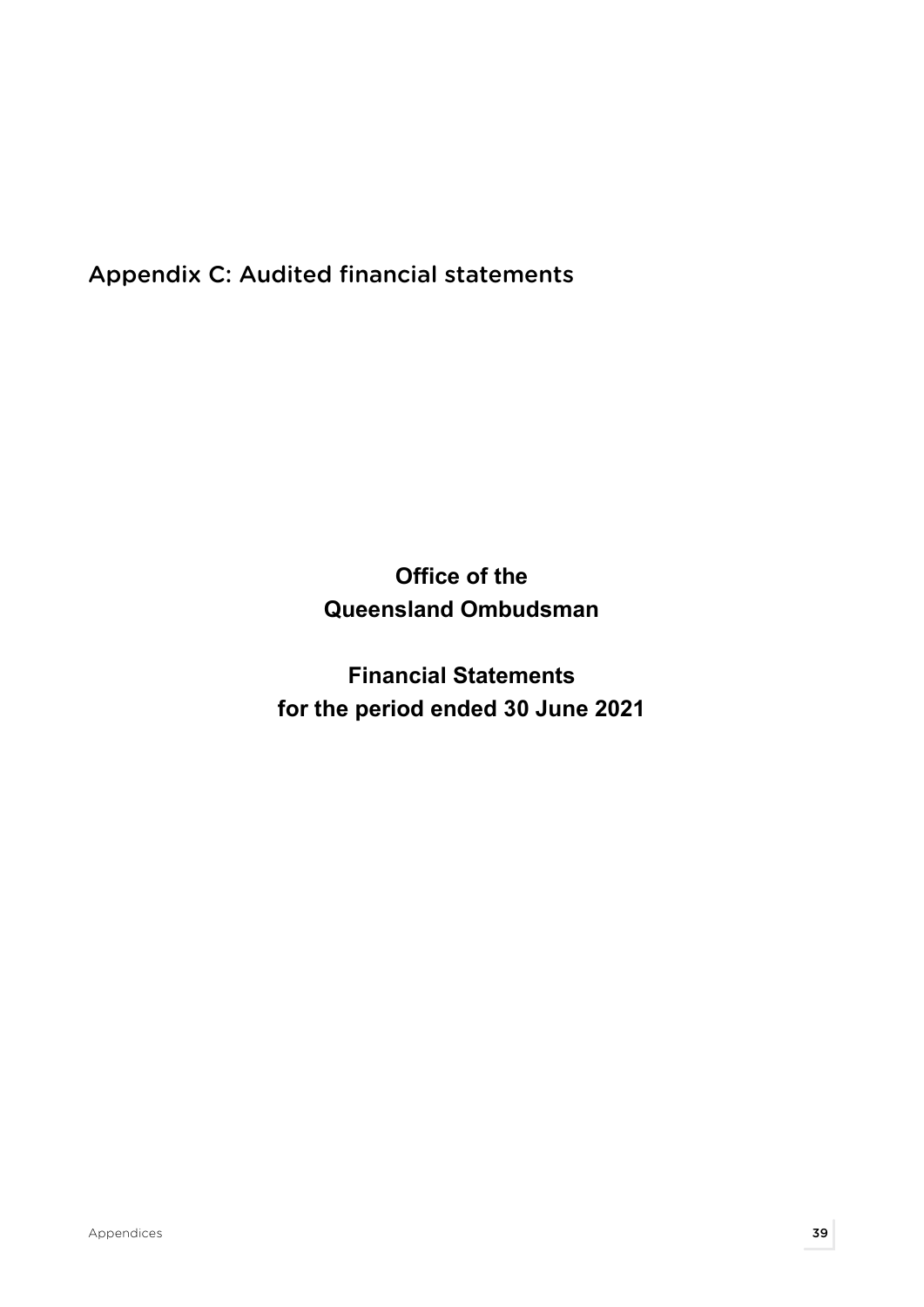| <b>Financial</b>                      | Statement of Comprehensive Income                           |                |             |                                                                          | Page 4  |
|---------------------------------------|-------------------------------------------------------------|----------------|-------------|--------------------------------------------------------------------------|---------|
| <b>Statements</b>                     | <b>Statement of Financial Position</b>                      |                |             |                                                                          | Page 5  |
|                                       | Statement of Changes in Equity                              |                |             |                                                                          | Page 6  |
|                                       |                                                             |                |             | Statement of Cash Flows (including Notes to the Statement of Cash Flows) | Page 7  |
| Notes to the                          |                                                             | A1             |             | <b>Basis of Financial Statement Presentation</b>                         | Page 9  |
| <b>Financial</b><br><b>Statements</b> |                                                             |                | A1-1        | General Information                                                      | Page 9  |
|                                       | Section 1                                                   |                | A1-2        | Compliance with Prescribed<br>Requirements                               | Page 9  |
|                                       | About the<br>Office and                                     |                | $A1-3$      | <b>Presentation Details</b>                                              | Page 9  |
|                                       | this Financial<br>Report                                    |                | $A1-4$      | Authorisation of Financial Statements<br>for Issue                       | Page 10 |
|                                       |                                                             |                | $A1-5$      | <b>Basis of Measurement</b>                                              | Page 10 |
|                                       |                                                             |                | A1-6        | The Reporting Entity                                                     | Page 10 |
|                                       |                                                             | A2             |             | Objectives of the Office                                                 | Page 10 |
|                                       |                                                             | <b>B1</b>      | Revenue     |                                                                          | Page 11 |
|                                       |                                                             |                | B1-1        | Appropriation Revenue                                                    | Page 11 |
|                                       | Section 2<br>Notes about<br>our<br>Financial<br>Performance |                | B1-2        | User Charges and Fees                                                    | Page 11 |
|                                       |                                                             |                | B1-3        | Services Received Below Fair Value                                       | Page 11 |
|                                       |                                                             | <b>B2</b>      | Expenses    |                                                                          | Page 12 |
|                                       |                                                             |                | $B2-1$      | Employee Expenses                                                        | Page 12 |
|                                       |                                                             |                | $B2-2$      | Supplies and Services                                                    | Page 13 |
|                                       |                                                             |                | B2-3        | Depreciation and Amortisation                                            | Page 14 |
|                                       |                                                             |                | B2-4        | Other Expenses                                                           | Page 14 |
|                                       |                                                             | C <sub>1</sub> |             | Cash and Cash Equivalents                                                | Page 15 |
|                                       |                                                             | C <sub>2</sub> | Receivables |                                                                          | Page 15 |
|                                       | Section 3                                                   | C <sub>3</sub> |             | Property, Plant and Equipment and<br><b>Depreciation Expense</b>         | Page 16 |
|                                       | Notes about<br>our                                          |                | $C3-1$      | Closing Balances and Reconciliation of<br>Carrying Amount                | Page 16 |
|                                       | Financial<br>Position                                       |                | $C3-2$      | Recognition and Acquisition                                              | Page 16 |
|                                       |                                                             |                | $C3-3$      | Measurement using Historical Cost                                        | Page 16 |
|                                       |                                                             |                | $C3-4$      | Depreciation Expense                                                     | Page 17 |
|                                       |                                                             |                | $C3-5$      | Impairment                                                               | Page 17 |

# TABLE OF CONTENTS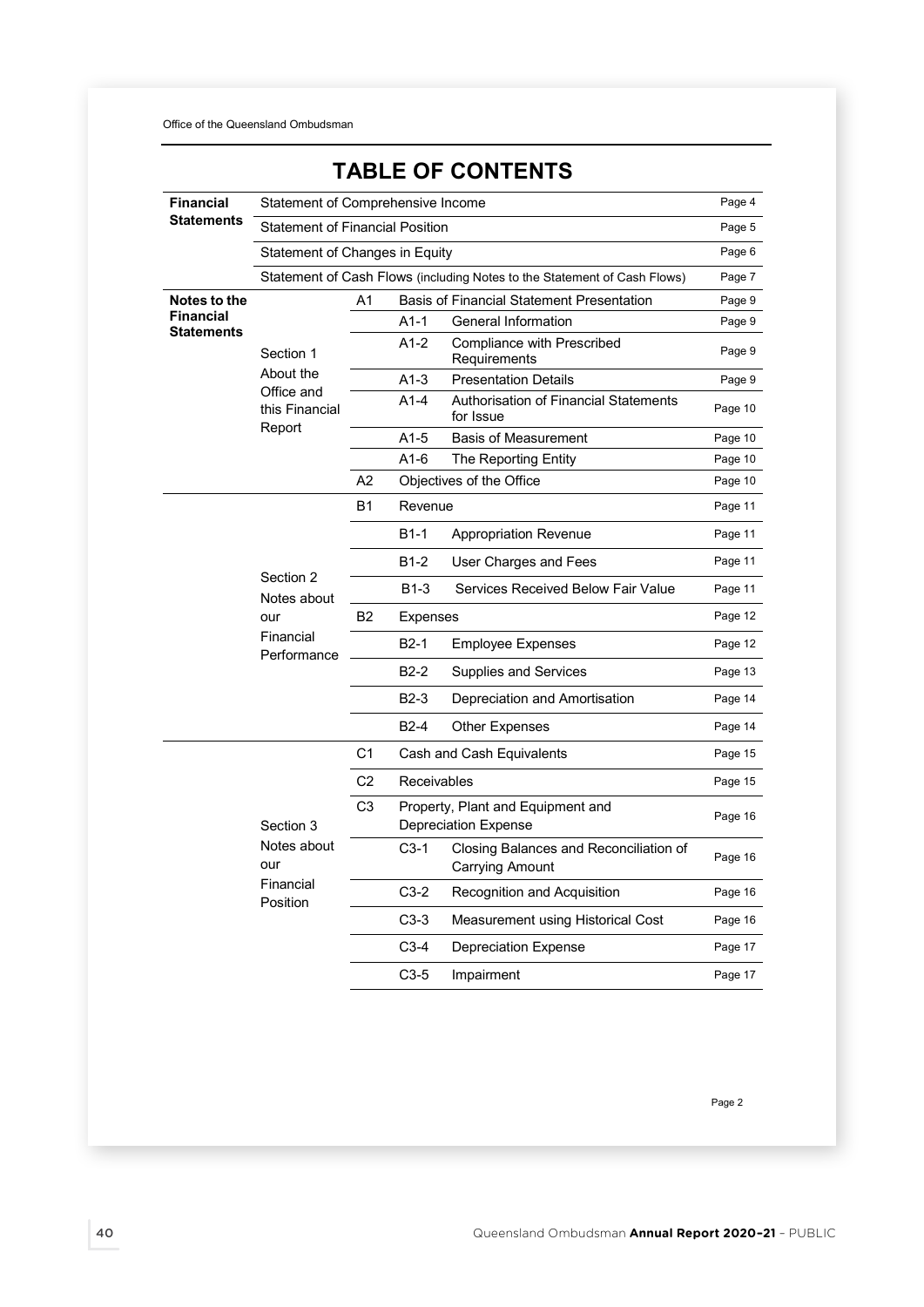## Office of the Queensland Ombudsman

|                      |                                             | C4             |           | Intangibles and Amortisation Expense                                  | Page 18 |
|----------------------|---------------------------------------------|----------------|-----------|-----------------------------------------------------------------------|---------|
|                      |                                             |                | $C4-1$    | Closing Balances and Reconciliation of<br><b>Carrying Amount</b>      | Page 18 |
|                      |                                             |                | $C4-2$    | Recognition and Measurement                                           | Page 18 |
|                      |                                             |                | $C4-3$    | Amortisation expense                                                  | Page 18 |
|                      |                                             |                | $C4-4$    | Impairment                                                            | Page 19 |
|                      |                                             | C5             | Payables  |                                                                       | Page 19 |
|                      |                                             | C6             |           | <b>Accrued Employee Benefits</b>                                      | Page 19 |
|                      |                                             | D1             |           | <b>Financial Risk Disclosures</b>                                     | Page 20 |
|                      | Section 4                                   |                | $D1-1$    | <b>Financial Instrument Categories</b>                                | Page 20 |
|                      | Notes about                                 |                | $D1-2$    | <b>Financial Risk Management</b>                                      | Page 20 |
| Risks and            |                                             | D <sub>2</sub> |           | Contingencies                                                         | Page 20 |
|                      | Other<br>Accounting<br>Uncertainties        | D <sub>3</sub> |           | Commitments                                                           | Page 21 |
|                      |                                             | D4             |           | Events Occurring after the Reporting Date                             | Page 21 |
|                      |                                             | D <sub>5</sub> | Effective | Future Impact of Accounting Standards Not Yet                         | Page 21 |
|                      | Section 5                                   | E1             |           | <b>Budgetary Reporting Disclosures</b>                                | Page 22 |
|                      | Notes about<br>our                          | E <sub>2</sub> |           | Budget to Actual Comparison - Statement of<br>Comprehensive Income    | Page 22 |
|                      | Performance<br>compared to<br><b>Budget</b> |                | $E2-1$    | Explanation of Major Variances -<br>Statement of Comprehensive Income | Page 23 |
|                      |                                             | F <sub>1</sub> |           | Key Management Personnel (KMP) Disclosures                            | Page 24 |
|                      |                                             | F <sub>2</sub> |           | <b>Related Party Transactions</b>                                     | Page 26 |
|                      | Section 6<br>Other                          | F <sub>3</sub> | Taxation  |                                                                       | Page 26 |
|                      | Information                                 | F4             |           | <b>Climate Risk Disclosure</b>                                        | Page 26 |
|                      |                                             | F5             |           | Impact of COVID-19                                                    | Page 26 |
| <b>Certification</b> |                                             |                |           | <b>Management Certificate</b>                                         | Page 27 |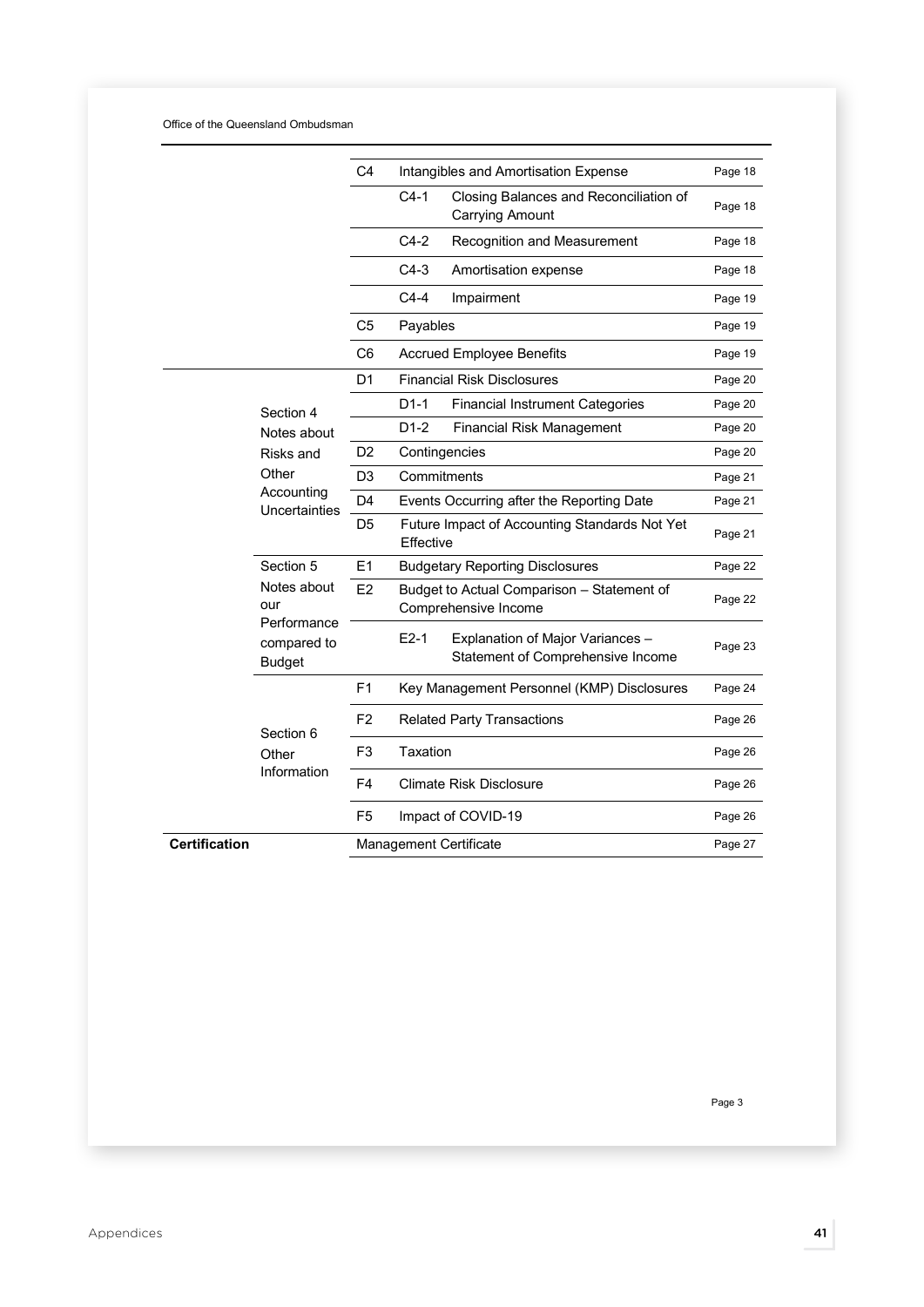# Office of the Queensland Ombudsman Statement of Comprehensive Income

for the period ended 30 June 2021

|                                    | <b>Note</b> | 2021   | 2020   |
|------------------------------------|-------------|--------|--------|
|                                    |             | \$'000 | \$'000 |
|                                    |             |        |        |
|                                    |             |        |        |
| <b>Income</b>                      |             |        |        |
| Appropriation revenue              | $B1-1$      | 8,397  | 8,628  |
| User charges and fees              | $B1-2$      | 321    | 417    |
| Services received below fair value | $B1-3$      | 108    | 108    |
| Other revenue                      |             | 4      |        |
| <b>Total Income</b>                |             | 8,830  | 9,154  |
|                                    |             |        |        |
| <b>Expenses</b>                    |             |        |        |
| Employee expenses                  | $B2-1$      | 6,822  | 7,163  |
| Supplies and services              | $B2-2$      | 1,694  | 1,686  |
| Depreciation and amortisation      | $B2-3$      | 180    | 171    |
| Other expenses                     | $B2-4$      | 134    | 134    |
| <b>Total expenses</b>              |             | 8,830  | 9,154  |
| Operating result for the year      |             |        |        |
| Other comprehensive income         |             |        |        |
| <b>Total comprehensive income</b>  |             |        |        |

The accompanying notes form part of these financial statements.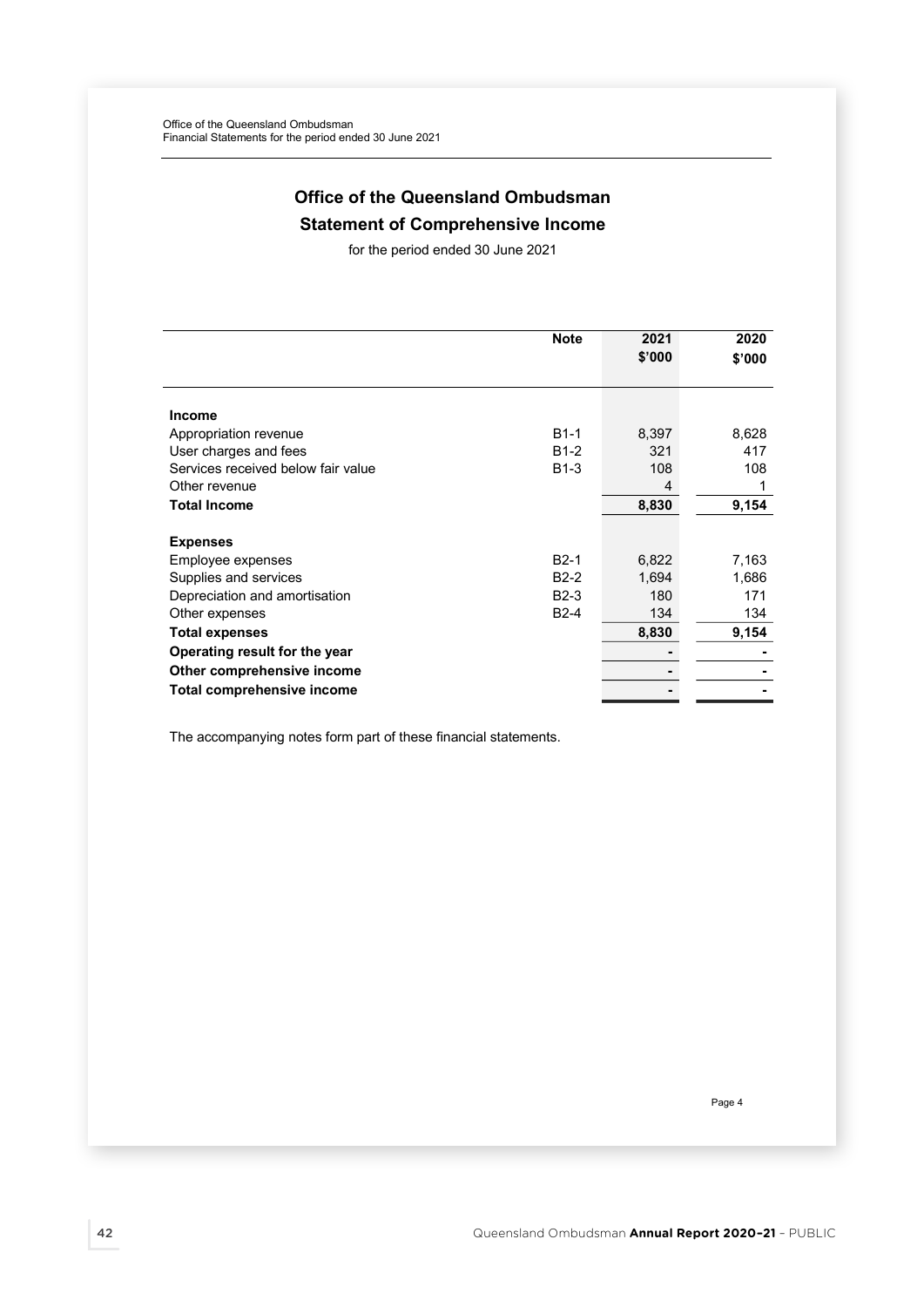# Office of the Queensland Ombudsman Statement of Financial Position

as at 30 June 2021

|                                  | <b>Note</b>    | 2021   | 2020   |
|----------------------------------|----------------|--------|--------|
|                                  |                | \$'000 | \$'000 |
|                                  |                |        |        |
|                                  |                |        |        |
| <b>Current assets</b>            |                |        |        |
| Cash and cash equivalents        | C <sub>1</sub> | 2,029  | 1,894  |
| Receivables                      | C <sub>2</sub> | 166    | 84     |
| Prepayments                      |                | 97     | 119    |
| <b>Total current assets</b>      |                | 2,292  | 2,097  |
| <b>Non-current assets</b>        |                |        |        |
| Property, plant and equipment    | C <sub>3</sub> | 129    | 231    |
| Intangible assets                | C <sub>4</sub> | 17     | 50     |
| <b>Total non-current assets</b>  |                | 146    | 281    |
| <b>Total assets</b>              |                | 2,438  | 2,378  |
|                                  |                |        |        |
| <b>Current liabilities</b>       |                |        |        |
| Payables                         | C <sub>5</sub> | 698    | 549    |
| Accrued employee benefits        | C <sub>6</sub> | 225    | 314    |
| <b>Total current liabilities</b> |                | 923    | 863    |
| <b>Total liabilities</b>         |                | 923    | 863    |
|                                  |                |        |        |
| <b>Net assets</b>                |                | 1,515  | 1,515  |
|                                  |                |        |        |
| <b>Equity</b>                    |                |        |        |
| Contributed equity               |                | 880    | 880    |
| Accumulated surplus              |                | 635    | 635    |
| <b>Total equity</b>              |                | 1,515  | 1,515  |

The accompanying notes form part of these financial statements.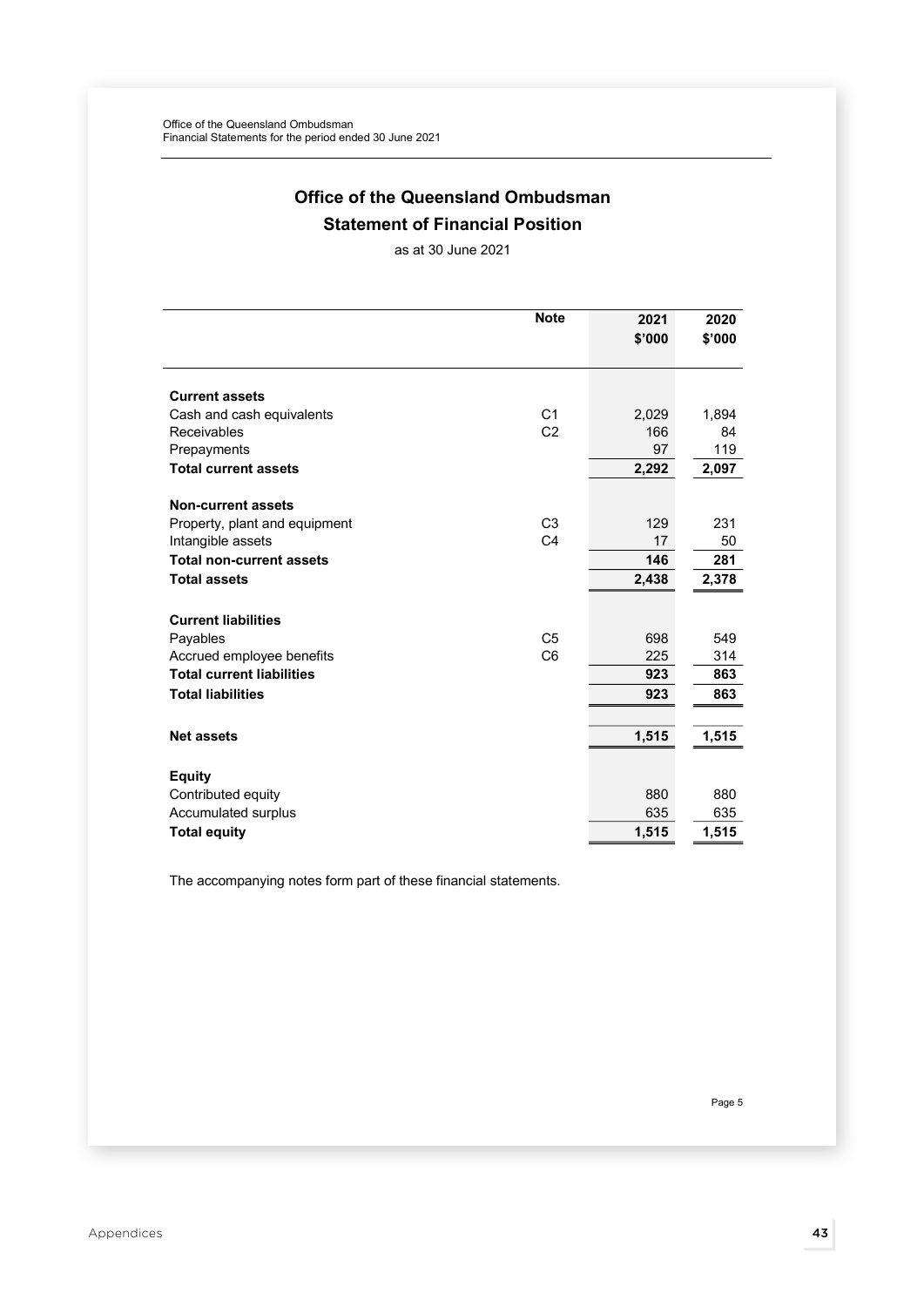# Office of the Queensland Ombudsman Statement of Changes in Equity

for the period ended 30 June 2021

|                            | <b>Accumulated</b><br>surplus | <b>Contributed</b><br>equity | Total                    |
|----------------------------|-------------------------------|------------------------------|--------------------------|
|                            | \$'000                        | \$'000                       | \$'000                   |
| Balance as at 1 July 2019  | 635                           | 880                          | 1,515                    |
| Operating result           |                               |                              |                          |
| Balance as at 30 June 2020 | 635                           | 880                          | 1,515                    |
| Operating result           |                               | -                            | $\overline{\phantom{0}}$ |
| Balance as at 30 June 2021 | 635                           | 880                          | 1,515                    |

The accompanying notes form part of these financial statements.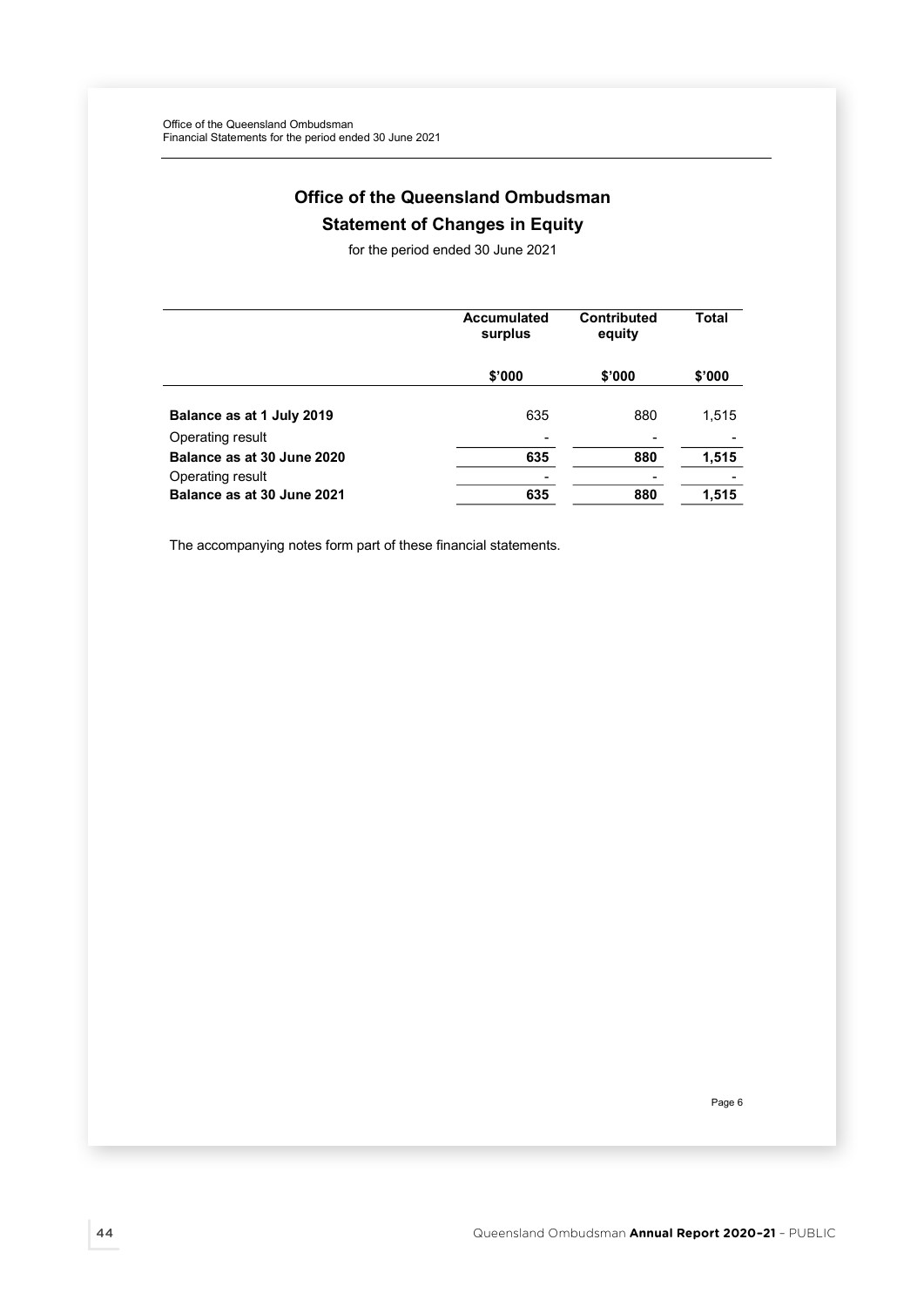# Office of the Queensland Ombudsman

# Statement of Cash Flows

for the period ended 30 June 2021

|                                                   | <b>Note</b>    | 2021    | 2020    |
|---------------------------------------------------|----------------|---------|---------|
|                                                   |                | \$'000  | \$'000  |
|                                                   |                |         |         |
|                                                   |                |         |         |
| Cash flows from operating activities<br>Inflows:  |                |         |         |
| Service appropriation receipts                    |                | 8,574   | 9,005   |
| User charges and fees                             |                | 301     | 413     |
| GST input tax credits from Australian Tax Office  |                | 194     | 191     |
| GST collected from customers                      |                | 34      | 36      |
| Other                                             |                | 4       | 1       |
| Outflows:                                         |                |         |         |
| Employee expenses                                 |                | (6,984) | (7,085) |
| Supplies and services                             |                | (1,693) | (1,793) |
| GST paid to suppliers                             |                | (193)   | (181)   |
| <b>GST remitted to Australian Taxation Office</b> |                | (31)    | (45)    |
| Other                                             |                | (26)    | (26)    |
| Net cash provided by operating activities         | $CF-1$         | 180     | 516     |
|                                                   |                |         |         |
| Cash flows from investing activities<br>Outflows: |                |         |         |
| Payments for plant and equipment and intangibles  |                | (45)    |         |
| Net cash (used in) investing activities           |                | (45)    |         |
|                                                   |                |         |         |
| Net increase in cash and cash equivalents         |                | 135     | 516     |
|                                                   |                |         |         |
| Cash and cash equivalents - opening balance       |                | 1,894   | 1,378   |
| Cash and cash equivalents - closing balance       | C <sub>1</sub> | 2,029   | 1,894   |

The accompanying notes form part of these financial statements.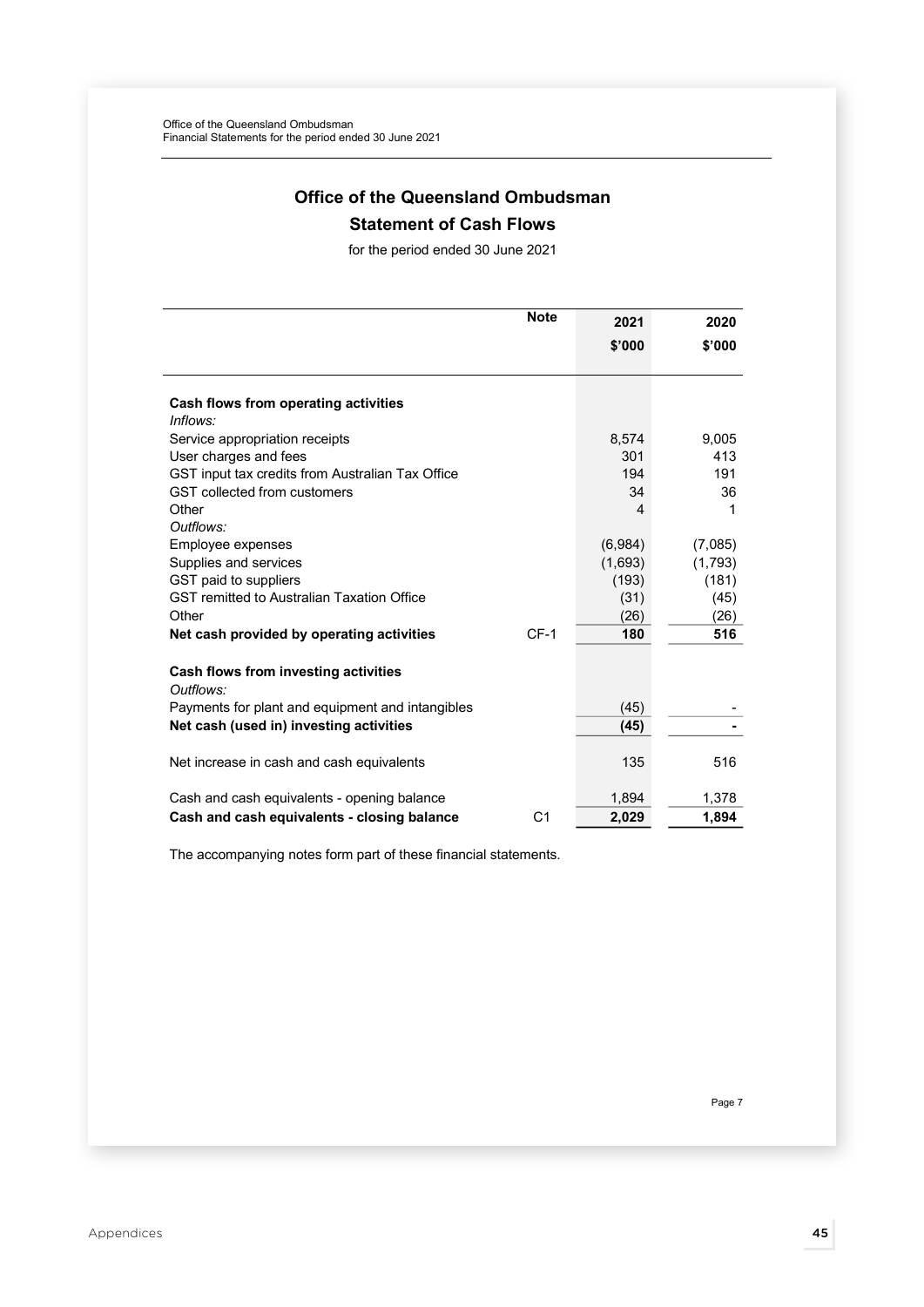# Notes to the Statement of Cash Flows

CF-1 Reconciliation of operating result to net cash provided by operating activities

|                                                  | 2021<br>\$'000 | 2020<br>\$'000 |
|--------------------------------------------------|----------------|----------------|
| Operating (deficit)/surplus                      |                |                |
| Non-cash items included in the operating result: |                |                |
| Depreciation and amortisation expense            | 180            | 171            |
| Change in assets and liabilities                 |                |                |
| (Increase)/decrease in receivables               | (82)           | 128            |
| (Increase)/decrease in prepayments               | 22             | (70)           |
| Increase/(decrease) in accounts payables         | 149            | 286            |
| Increase/(decrease) in accrued employee benefits | (89)           |                |
| Net cash provided by operating activities        | 180            | 516            |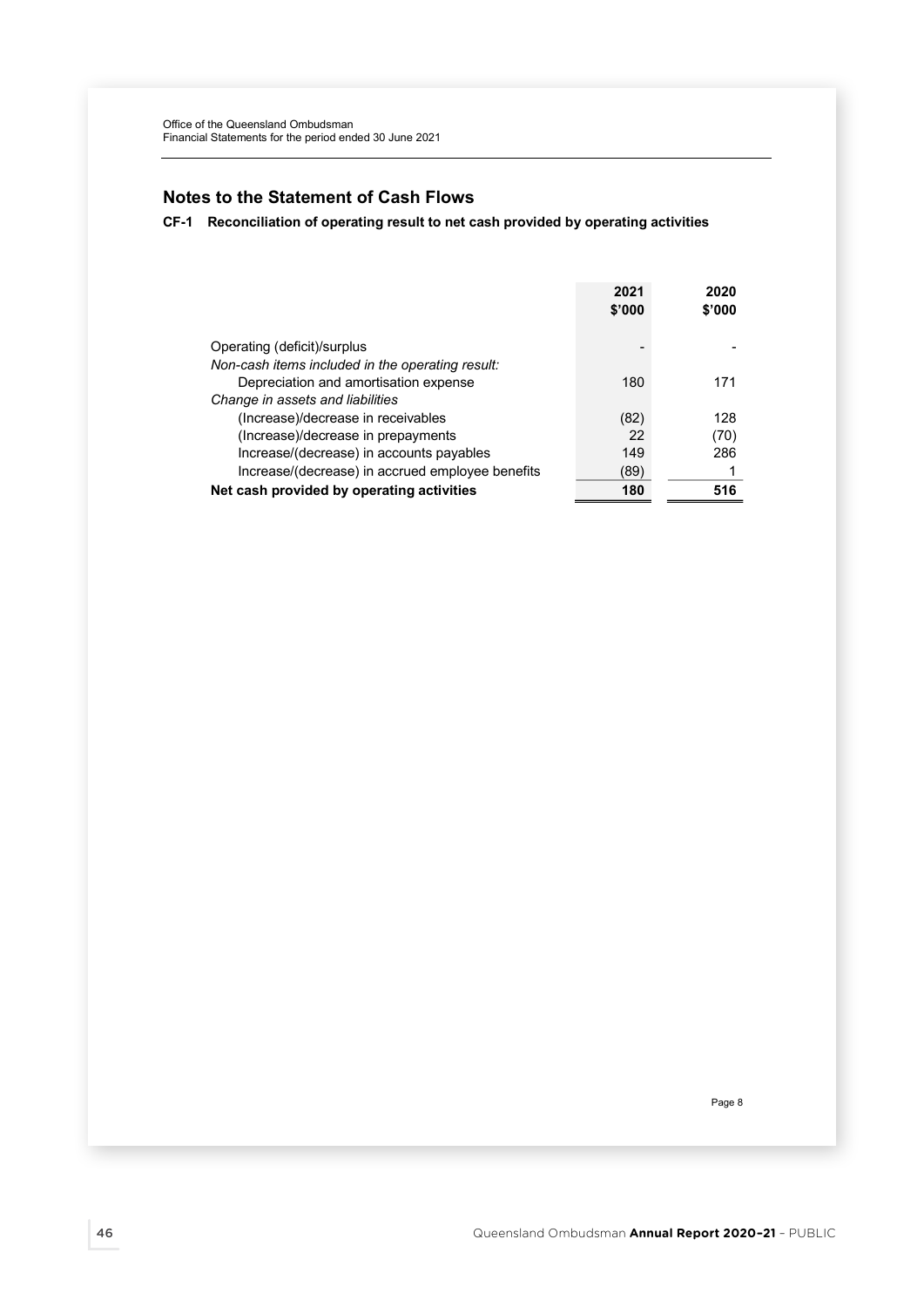# Section 1

# About the Office and this Financial Report

## A1 Basis of Financial Statement Presentation

### A1-1 General Information

The Queensland Ombudsman is an independent officer of the Parliament appointed by the Governor-in-Council. The Ombudsman's dual role is to investigate administrative actions of agencies and improve the quality of decision-making and administrative practice in agencies. The Ombudsman also has oversight responsibilities for public interest disclosures. The scope and powers of the Ombudsman are incorporated in the Ombudsman Act 2001.

For financial reporting purposes, the Office of the Queensland Ombudsman is a department in terms of the Financial Accountability Act 2009 and is subsequently consolidated into the Financial Statements of the State of Queensland.

The head office and principal place of business is:

Level 18, 53 Albert Street Brisbane QLD 4000

### A1-2 Compliance with Prescribed Requirements

The Office of the Queensland Ombudsman has prepared these financial statements in compliance with section 38 of the Financial and Performance Management Standard 2019. The financial statements comply with Queensland Treasury's Minimum Reporting Requirements for reporting periods beginning on or after 1 July 2020.

The Office is a not-for-profit entity and these general purpose financial statements are prepared on an accrual basis (except for the statement of cash flows which is prepared on a cash basis) in accordance with Australian Accounting Standards and Interpretations applicable to not-for-profit entities.

#### A1-3 Presentation Details

#### Currency and Rounding

Amounts included in the financial statements are in Australian dollars and rounded to the nearest \$1,000 or, where that amount is \$500 or less, to zero, unless disclosure of the full amount is specifically required.

#### **Comparatives**

Comparative information reflects the audited 2019-20 audited financial statements.

### Current/Non-Current Classification

Assets and liabilities are classified as either 'current' or 'non-current' in the statement of financial position and associated notes.

Assets are classified as 'current' where their carrying amount is expected to be realised within 12 months after the reporting date. Liabilities are classified as 'current' when they are due to be settled within 12 months after the reporting date, or the Office does not have an unconditional right to defer settlement to beyond 12 months after the reporting date.

All other assets and liabilities are classified as non-current.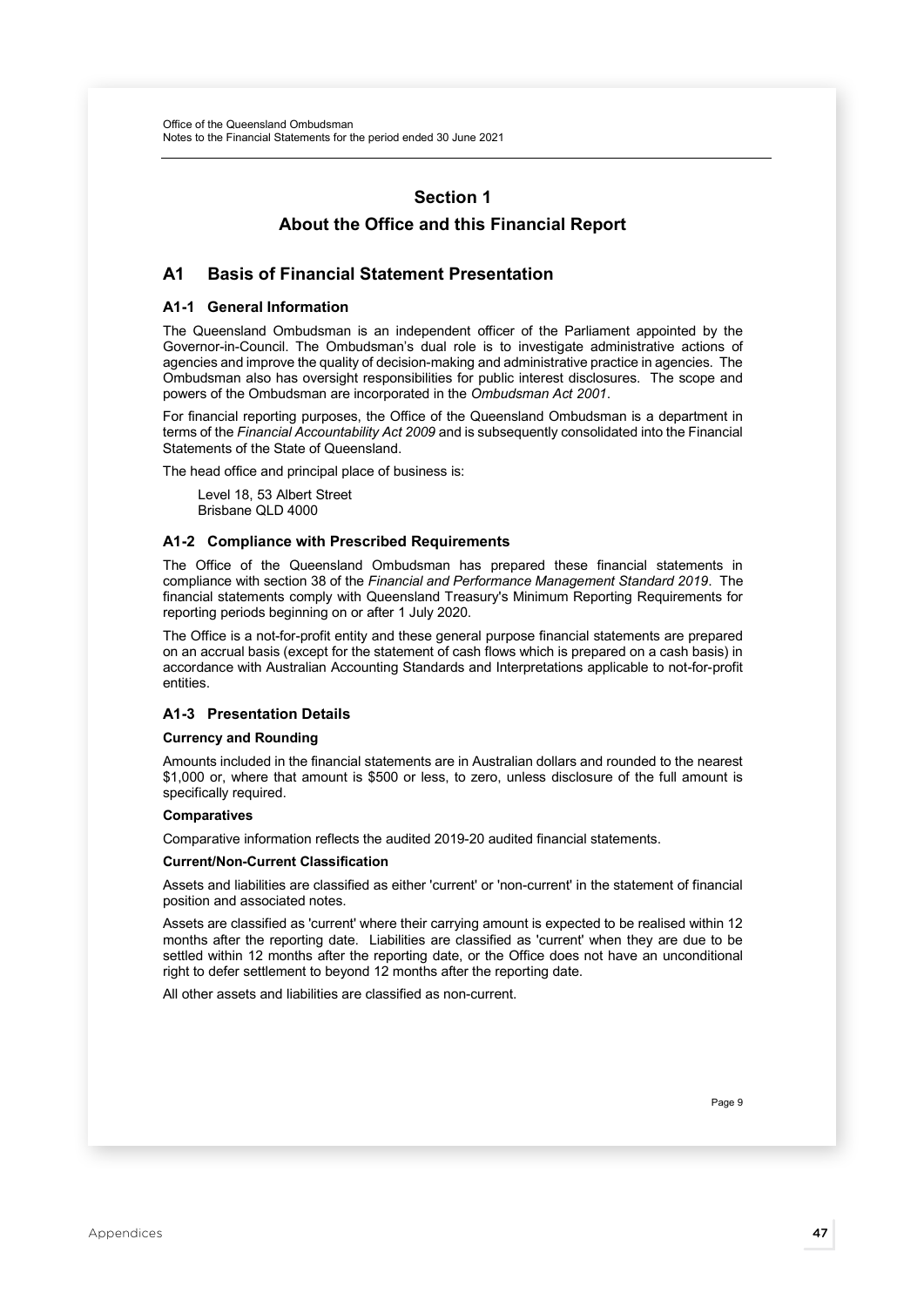### A1-4 Authorisation of Financial Statements for Issue

The financial statements are authorised for issue by the Queensland Ombudsman, Director, Corporate Services Unit and Chief Financial Officer at the date of signing the Management Certificate.

## A1-5 Basis of Measurement

Historical cost is used as the measurement basis, unless otherwise stated. This means that assets are recorded at their initial cost and are not subsequently revalued and liabilities are valued at the amount initially received in exchange for the obligation or at the amounts of cash or cash equivalents expected to be paid to satisfy the liability in the normal course of business.

### A1-6 The Reporting Entity

The financial statements include all income, expenses, assets, liabilities and equity of the Office of the Queensland Ombudsman. The Office does not control any entities.

# A2 Objectives of the Office

The vision of the Office of the Queensland Ombudsman is "Fair and accountable public administration in Queensland". The responsibilities of the Office include:

- providing people with independent and effective review of the administrative actions and decisions of agencies
- helping agencies improve their decision-making and administrative practice
- monitoring and reviewing the management of public interest disclosures (PIDs) and providing education and advice about PIDs.

The Office is funded for the departmental services it delivers principally by parliamentary appropriations. It also provides training on a fee for service basis.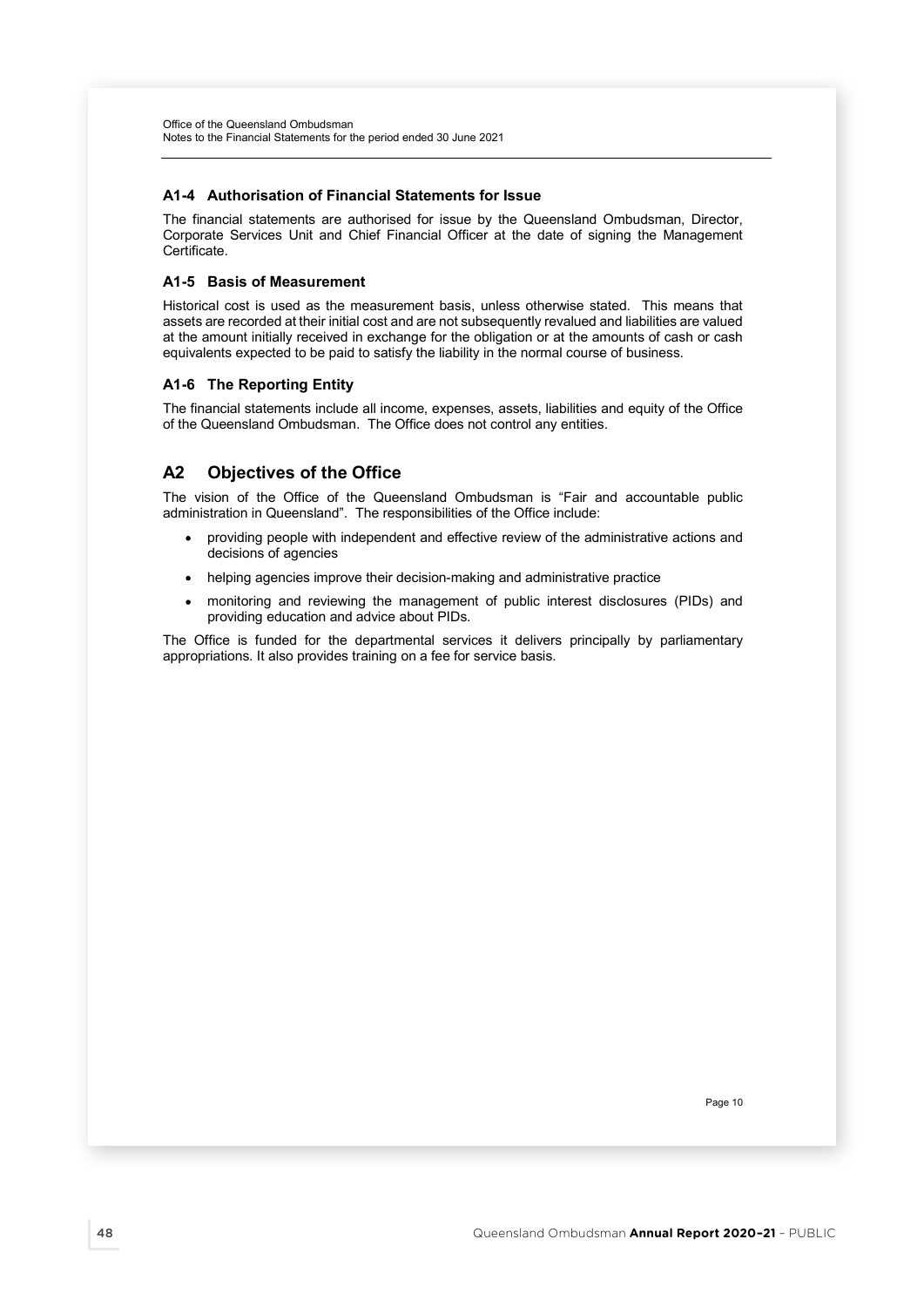# Section 2 Notes About Our Financial Performance

## B1 Revenue

## B1-1 Appropriation Revenue

| <b>Reconciliation of payments from Consolidated Fund to</b><br>appropriation revenue recognised in operating result | 2021<br>\$'000 | 2020<br>\$'000 |
|---------------------------------------------------------------------------------------------------------------------|----------------|----------------|
| Budgeted appropriation revenue for services<br>Supplementary amounts:                                               | 8,574          | 8.935          |
| Unforeseen expenditure - enterprise bargaining                                                                      |                | 70             |
| <b>Total appropriation received (cash)</b>                                                                          | 8,574          | 9.005          |
| Plus: Opening balance of deferred appropriation payable<br>to Consolidated Fund                                     | 377            |                |
| Less: Closing balance of deferred appropriation payable<br>to Consolidated Fund                                     | (554)          | (377           |
| Appropriation revenue recognised in statement of<br>comprehensive income                                            | 8,397          | 8,628          |

In 2021 deferred appropriation payable predominantly resulted from unused appropriation from savings in employment costs.

In 2020 deferred appropriation payable predominantly resulted from deferrals of \$257,000 of expenditure on supplies and services and \$120,000 unused appropriation from savings in employment costs.

## Accounting policy - Appropriation revenue

Appropriations received from the State Government are recognised as revenue when received.

#### B1-2 User Charges and Fees

### Accounting policy - User charges and fees

Revenue from training courses conducted by the Office is recognised when the training course has been delivered, which is the sole performance obligation. Revenue received for training yet to be delivered at balance date is recognised as unearned revenue.

#### B1-3 Services Received Below Fair Value

### Accounting policy - Services received below fair value

Contributions of services are recognised only if the services would have been purchased if they had not been donated and their fair value can be measured reliably. Where this is the case, an equal amount is recognised as revenue and an expense. The Office recognises the free of charge archival services it receives from Queensland State Archives for the storage of permanent records.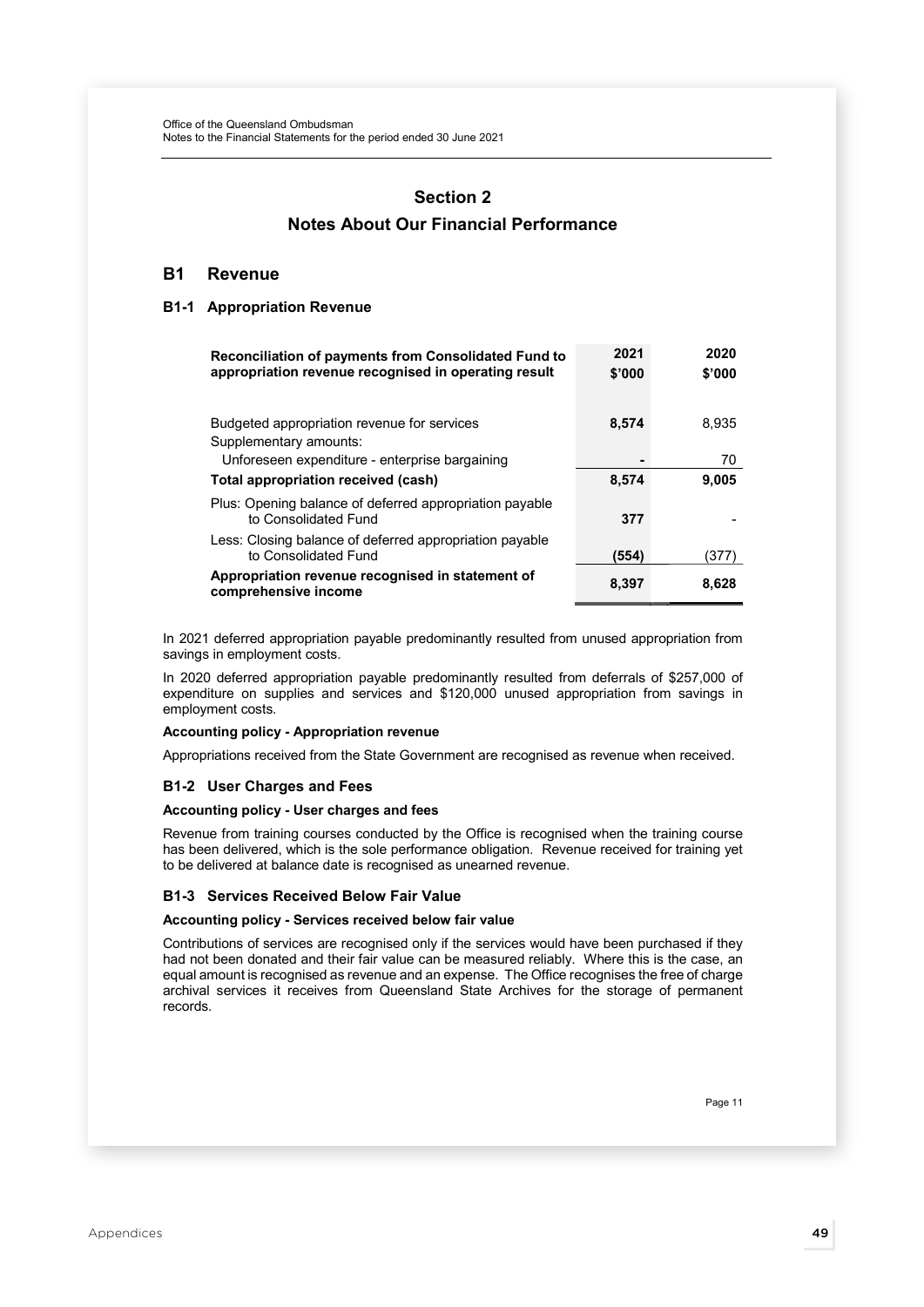# B2 Expenses

## B2-1 Employee Expenses

|                                                                                                               | 2021<br>\$'000     | 2020<br>\$'000    |
|---------------------------------------------------------------------------------------------------------------|--------------------|-------------------|
| <b>Employee Benefits</b>                                                                                      |                    |                   |
| Wages and salaries                                                                                            | 5,247              | 5,605             |
| Annual leave levy/expense                                                                                     | 524                | 563               |
| Long service leave levy/expense                                                                               | 133                | 123               |
| Employer superannuation contributions                                                                         | 706                | 736               |
| Other employee benefits                                                                                       | 53                 | 23                |
| <b>Employee related expenses</b><br>Workers' compensation premium<br>Other employee related expenses<br>Total | 29<br>130<br>6,822 | 30<br>83<br>7,163 |
|                                                                                                               |                    |                   |
|                                                                                                               | 2021<br>No.        | 2020<br>No.       |
| Full-time equivalent employees*                                                                               | 54                 | 58                |

\* FTE data as at 30 June 2021 (based upon the fortnight ending 2 July 2021).

#### Accounting policy - Wages and salaries

Salaries and wages due but unpaid at reporting date are recognised in the statement of financial position at the current salary rates. As the Office expects such liabilities to be wholly settled within 12 months of reporting date, the liabilities are recognised at undiscounted amounts.

## Accounting policy - Sick leave

Prior history indicates that, on average, sick leave taken each reporting period is less than the entitlement accrued. This is expected to continue in future periods. Accordingly, it is unlikely that existing accumulated entitlements will be used by employees and no liability for unused sick leave entitlements is recognised. As sick leave is non-vesting, an expense is recognised for this leave as it is taken.

#### Accounting policy - Annual leave

Under the Queensland Government's Annual Leave Central Scheme, a levy is made on the Office to cover the cost of employees' annual leave (including leave loading and on-costs). The levies are expensed in the period in which they are payable. Amounts paid to employees for annual leave are claimed from the scheme quarterly in arrears.

#### Accounting policy - Long service leave

Under the Queensland Government's Long Service Leave Scheme, a levy is made on the Office to cover the cost of employees' long service leave. The levies are expensed in the period in which they are payable. Amounts paid to employees for long service leave are claimed from the scheme quarterly in arrears.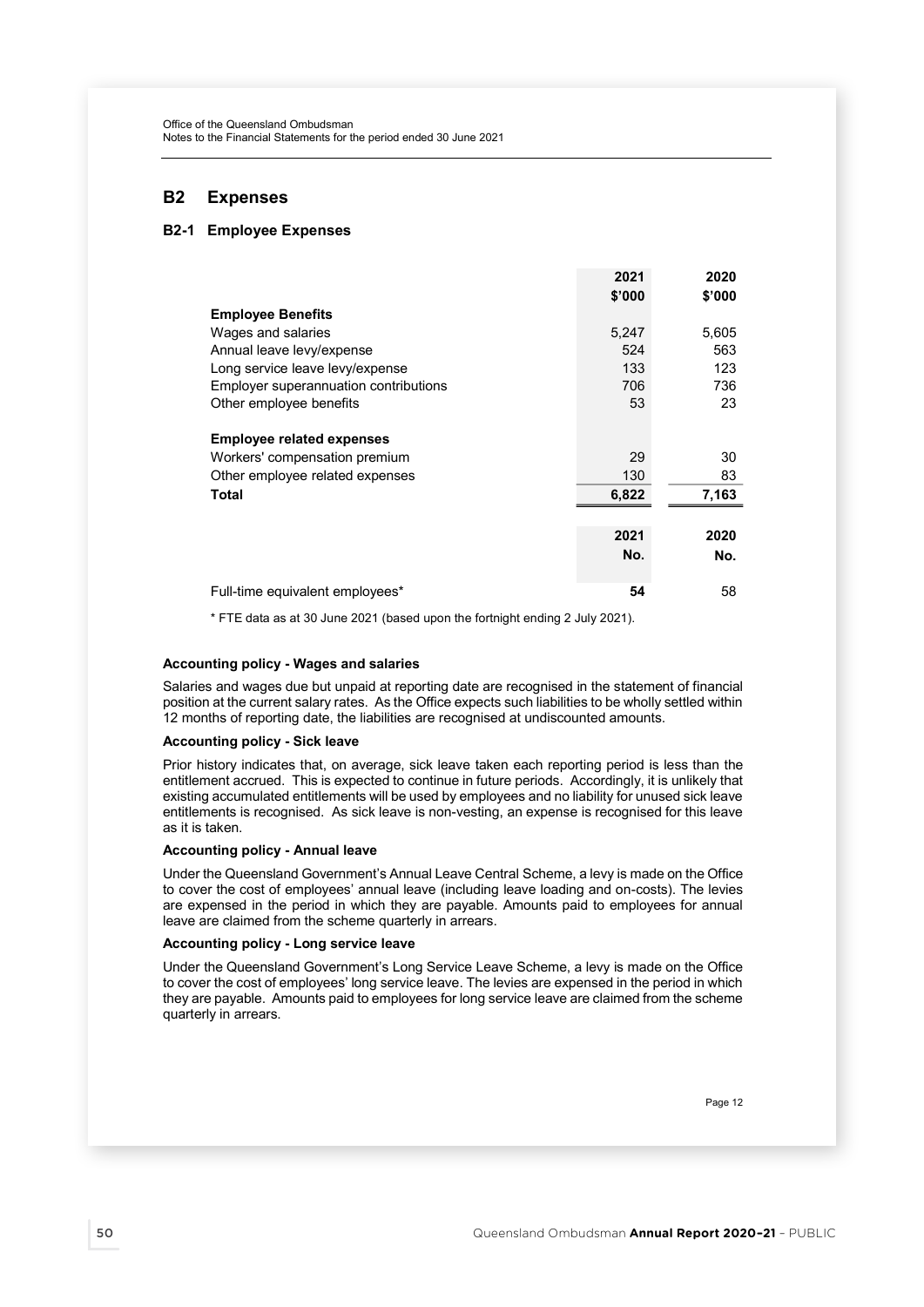#### Accounting policy - Superannuation

Post-employment benefits for superannuation are provided through defined contribution (accumulation) plans or the Queensland Government's QSuper defined benefit plan as determined by the employee's conditions of employment. Contributions are expensed in the period in which they are paid or payable.

The liability for defined benefits is held on a whole-of-government basis and reported in those financial statements pursuant to AASB 1049 Whole of Government and General Government Sector Financial Reporting. The amount of contributions for defined benefit plan obligations is based upon the rates determined on the advice of the State Actuary. The Office's obligations are limited to those contributions paid.

Key management personnel and remuneration disclosures are detailed in Note F1.

#### B2-2 Supplies and Services

|                                           | 2021   | 2020   |
|-------------------------------------------|--------|--------|
|                                           | \$'000 | \$'000 |
| Accommodation                             | 819    | 788    |
| Computer support                          | 201    | 235    |
| Consultants and contractors               | 202    | 116    |
| Payments to employment agencies           | 122    | 147    |
| Telephones/communication                  | 69     | 76     |
| Office equipment                          | 61     | 82     |
| Office maintenance                        | 55     | 48     |
| Legal costs                               | 52     | 9      |
| Travel including education and engagement | 19     | 71     |
| General supplies and services             | 94     | 114    |
| Total                                     | 1,694  | 1,686  |

#### Accounting policy – Supplies and services

Expenses are recognised in the Statement of Comprehensive Income in the period in which the Office receives the goods or services.

### Accounting policy – Office accommodation

Payments for non-specialised commercial office accommodation under the Queensland Government Accommodation Office (QGAO) framework arise from non-lease arrangements with the Department of Energy and Public Works, who has substantive substitution rights over the assets used within these schemes.

Payments are expensed as incurred and categorised within the office accommodation line item.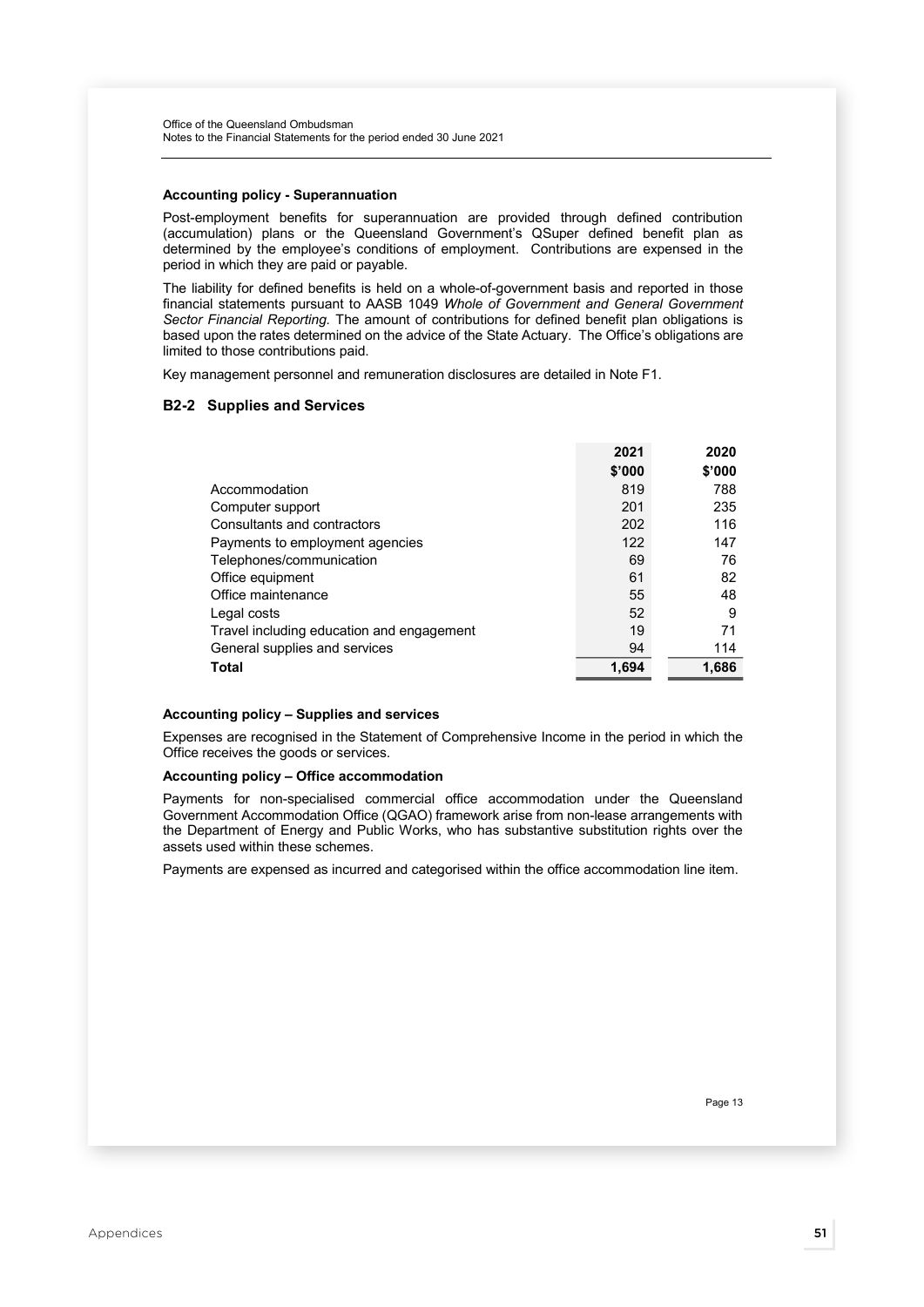## B2-3 Depreciation and Amortisation

|              | 2021   | 2020   |
|--------------|--------|--------|
|              | \$'000 | \$'000 |
| Depreciation | 147    | 138    |
| Amortisation | 33     | 33     |
| <b>Total</b> | 180    | 171    |

Refer to note C3-4 and note C4-3 for accounting policies relating to depreciation and amortisation respectively.

## B2-4 Other Expenses

|                                                          | 2021   | 2020   |
|----------------------------------------------------------|--------|--------|
|                                                          | \$'000 | \$'000 |
| External audit fees                                      | 20     | 20     |
| Sundry expenses                                          | 6      | 6      |
| Storage services received free of charge from Queensland |        |        |
| <b>State Archives</b>                                    | 108    | 108    |
| Total                                                    | 134    | 134    |

## Disclosures relating to other expenses

#### Audit fees

Total external audit fees quoted by the Queensland Audit Office relating to the 2020-21 financial year are \$20,000 (2020: \$20,000). There are no non-audit services included in this amount.

#### Storage services received free of charge from Queensland State Archives

The corresponding income recognised for the archival storage services provided by State Archives is shown in the statement of comprehensive income.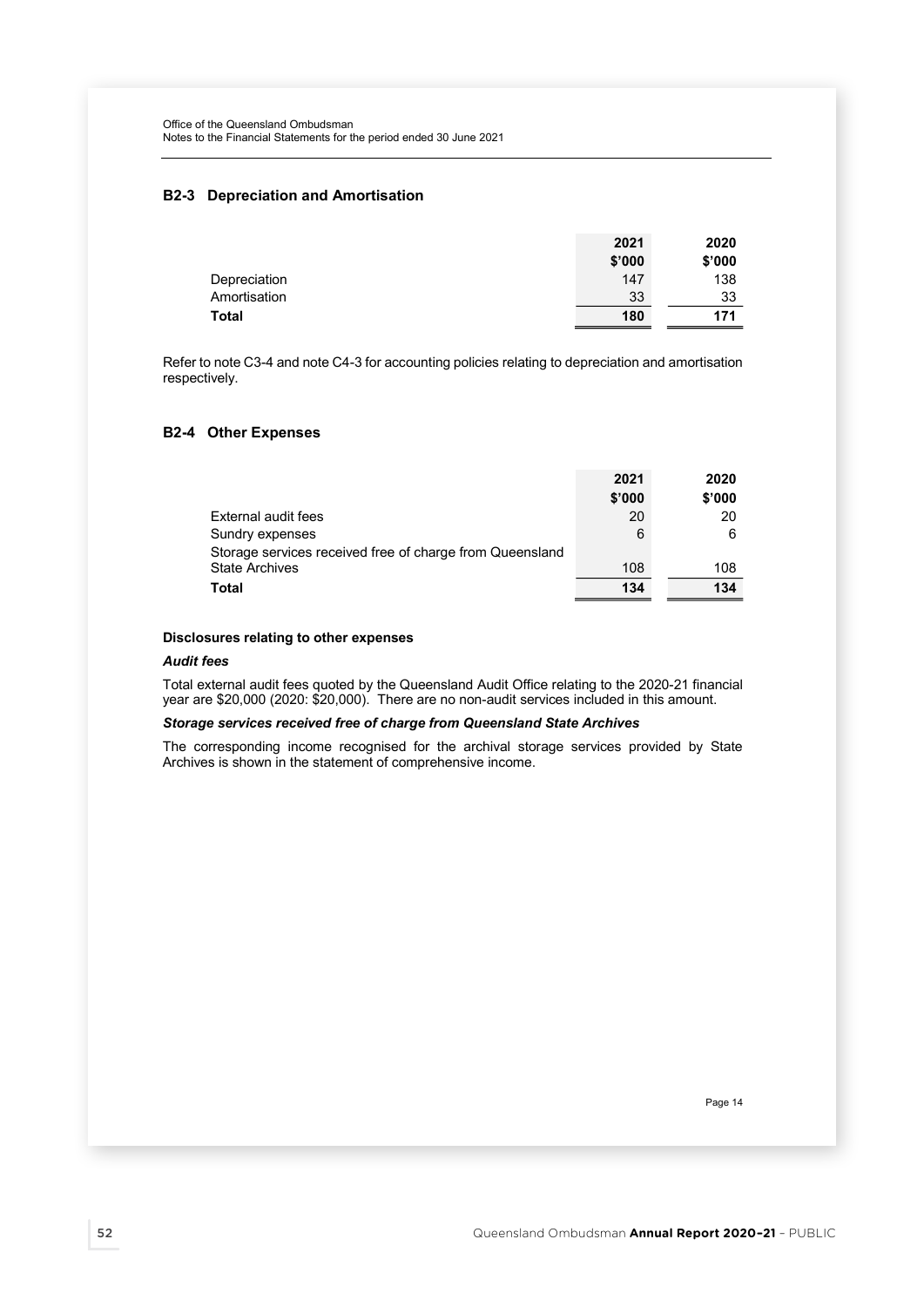# Section 3

# Notes About Our Financial Position

# C1 Cash and Cash Equivalents

#### Accounting policy - Cash and cash equivalents

For the purposes of the statement of financial position and the statement of cash flows, cash assets include all cash and cheques receipted but not banked at 30 June as well as deposits at call with financial institutions.

Office bank accounts grouped within the whole-of-Government set-off arrangement with the Queensland Treasury Corporation do not earn interest on surplus funds. Interest earned on the aggregate set-off arrangement balance accrues to the Consolidated Fund.

## C2 Receivables

|                                   | 2021   | 2020   |
|-----------------------------------|--------|--------|
|                                   | \$'000 | \$'000 |
| Trade debtors                     | 22     |        |
|                                   |        |        |
| <b>GST</b> receivable             | 22     | 23     |
| GST payable                       | (4)    |        |
|                                   | 18     | 23     |
|                                   |        |        |
| Annual leave reimbursements       | 108    | 43     |
| Long service leave reimbursements | 18     | 11     |
|                                   | 126    | 54     |
|                                   |        |        |
| <b>Total</b>                      | 166    | 84     |
|                                   |        |        |

#### Accounting policy - Receivables

Receivables are recognised at the amounts due at the time of sale or service delivery (i.e. the agreed purchase/contract price). Annual leave and long service leave reimbursements are claimed and recognised on a quarterly basis.

#### Disclosure - Credit risk

The maximum exposure to credit risk at balance date for receivables is the gross carrying amount of those assets inclusive of any allowance for impairment.

## Accounting policy – Impairment of receivables

An allowance for impairment may be reported to reflect the occurrence of loss events. No loss allowance is recorded for receivables from Queensland state or local government agencies, or Australian Government agencies on the basis of materiality.

There were no bad debts written off during the financial year, nor any receivables impaired.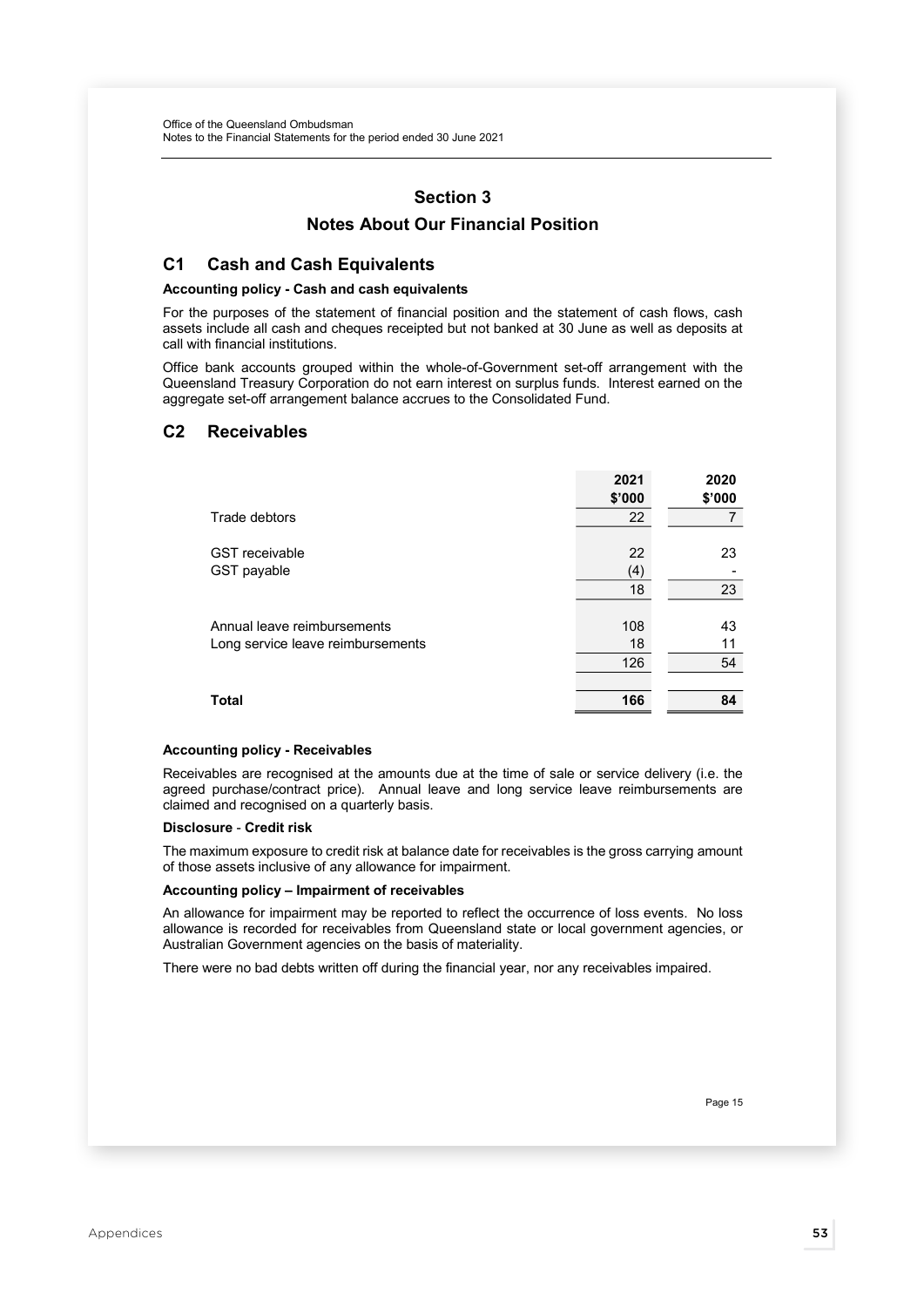# C3 Property, Plant and Equipment and Depreciation Expense

## C3-1 Closing Balances and Reconciliation of Carrying Amount

|                                               | 2021   | 2020   |
|-----------------------------------------------|--------|--------|
|                                               | \$'000 | \$'000 |
| <b>Plant and equipment</b>                    |        |        |
| At cost                                       | 951    | 943    |
| Less: Accumulated depreciation                | (822)  | (712)  |
| Carrying amount as at 30 June                 | 129    | 231    |
| Represented by movements in carrying amounts: |        |        |
| Carrying amount at 1 July                     | 231    | 369    |
| Acquisitions                                  | 45     |        |
| Depreciation                                  | (147)  | (138)  |
| Carrying amount at 30 June                    | 129    | 231    |

## C3-2 Recognition and Acquisition

## Accounting policy – Recognition

Items of plant and equipment with a historical cost, or other value, equal to or in excess of \$5,000 are recognised as property, plant and equipment for financial reporting purposes in the year of acquisition.

Items with a lesser value are expensed in the year of acquisition. Maintenance expenditure that merely restores original service potential is also expensed.

## Accounting policy – Cost of Acquisition

All assets are initially recorded at their purchase price plus any costs incurred that are directly attributable to bringing the asset to the location and condition necessary for it to be able to operate as intended.

## C3-3 Measurement using Historical Cost

#### Accounting policy

Plant and equipment (that is not classified as major plant and equipment) is measured at cost in accordance with Queensland Treasury's Non-Current Asset Policies for the Queensland Public Sector. The carrying amounts for such plant and equipment at cost is not materially different from their fair value. Consequently, the Office does not categorise its assets and liabilities within the levels described by AASB 13 Fair Value Measurement.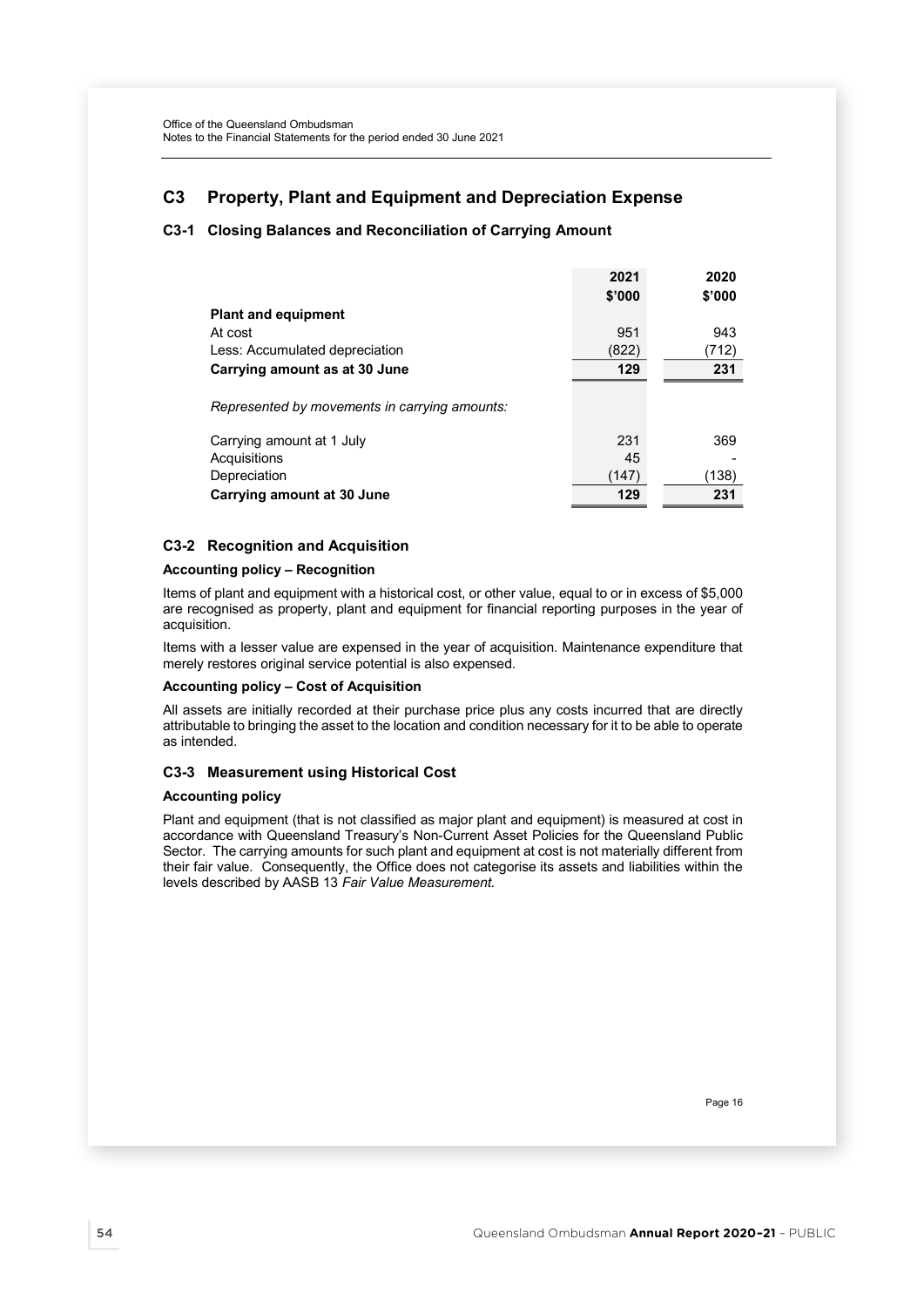## C3-4 Depreciation Expense

### Accounting policy - Depreciation

Property, plant and equipment is depreciated on a straight-line basis so as to allocate the net cost of each asset, less any estimated residual value, progressively over its estimated useful life to the Office.

#### Key Judgement:

The depreciable amount of the office fit out costs is allocated progressively over the estimated useful lives of the improvements or the unexpired period of the financial commitment, whichever is the shorter.

Key Estimate: For each class of depreciable asset the following depreciation rates are used:

| Class                         | Useful Life   |
|-------------------------------|---------------|
| Plant and equipment:          |               |
| Computer and office equipment | $3 - 5$ years |
| Office fit out                | 6 years       |

## Disclosure – Office Fit Out Depreciation

The Office fit out is being depreciated until the end of the accommodation financial commitment which expires in February 2022.

## C3-5 Impairment

#### Accounting policy

All non-current physical assets are assessed for indicators of impairment on an annual basis, with any impairment loss recognised immediately in the statement of comprehensive income.

No impairment losses were recorded during the year.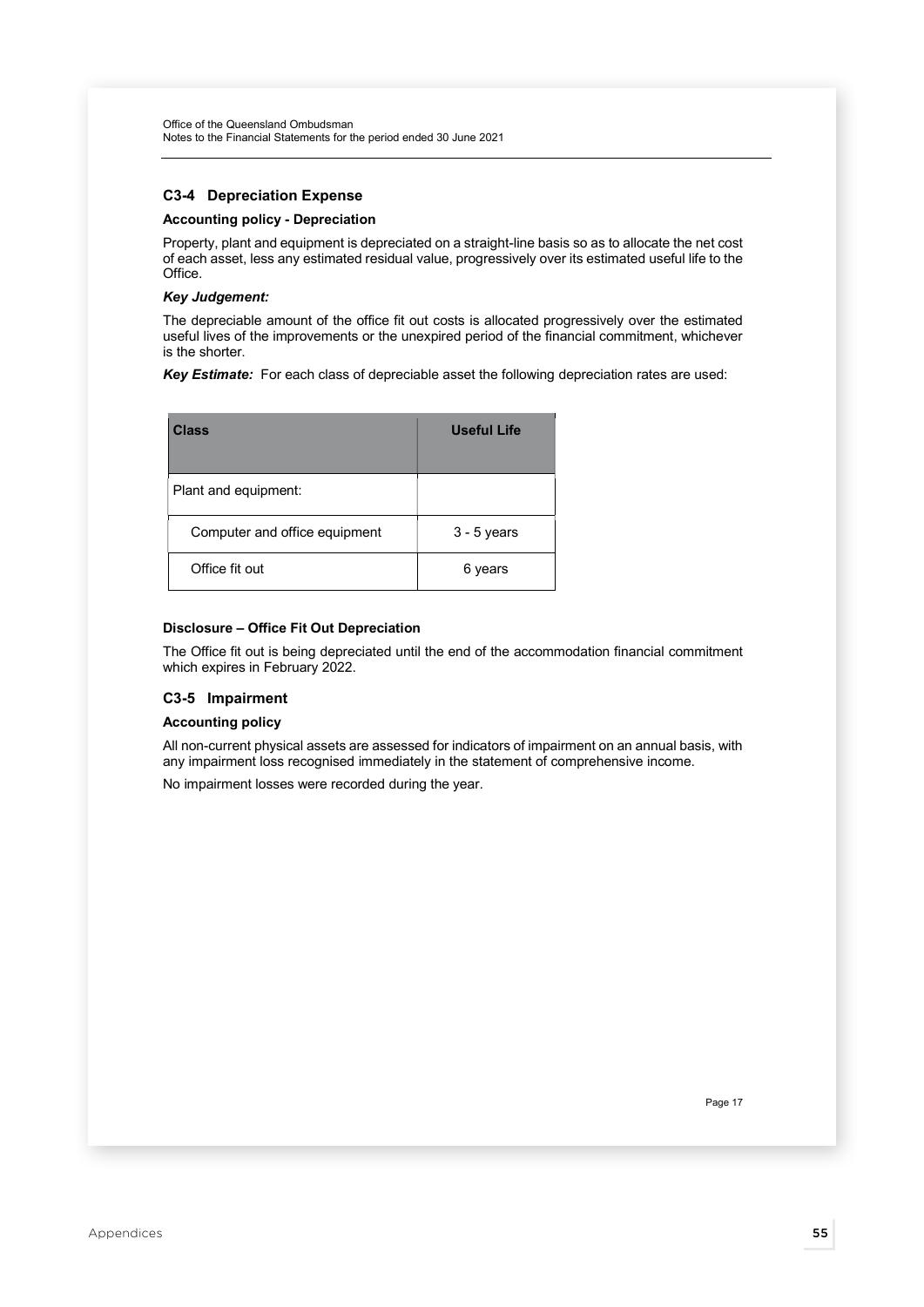# C4 Intangibles and Amortisation Expense

## C4-1 Closing Balances and Reconciliation of Carrying Amount

|                                              | 2021   | 2020   |
|----------------------------------------------|--------|--------|
|                                              | \$'000 | \$'000 |
| Software purchased                           |        |        |
| At cost                                      | 637    | 637    |
| Less: Accumulated amortisation               | (620)  | (587)  |
| Carrying amount at 30 June                   | 17     | 50     |
|                                              |        |        |
| Represented by movements in carrying amount: |        |        |
|                                              |        |        |
| Carrying amount at 1 July                    | 50     | 83     |
| Amortisation                                 | (33)   | (33)   |
| Carrying amount at 30 June                   | 17     | 50     |

## C4-2 Recognition and Measurement

#### Accounting policy

Intangible assets of the Office comprise purchased software including business systems.

Intangible assets with a historical cost or other value equal to or greater than \$100,000 are recognised in the financial statements. Items with a lesser value are expensed. Any training costs are expensed as incurred. There is no active market for any of the Office's intangible assets. As such, the assets are recognised and carried at historical cost less accumulated amortisation.

#### C4-3 Amortisation expense

## Accounting policy - Amortisation Expense

All intangible assets of the Office have finite useful lives and are amortised on a straight-line basis over their estimated useful lives to the Office.

Key estimate: For each class of intangible asset the following amortisation rates are used:

| <b>Intangible Asset</b> | Useful Life   |
|-------------------------|---------------|
| Software purchased      | $3 - 5$ years |

#### Other Disclosures

The Office has a complaints management system with an original cost of \$471,000, which has been fully amortised, but is still being used in the provision of services.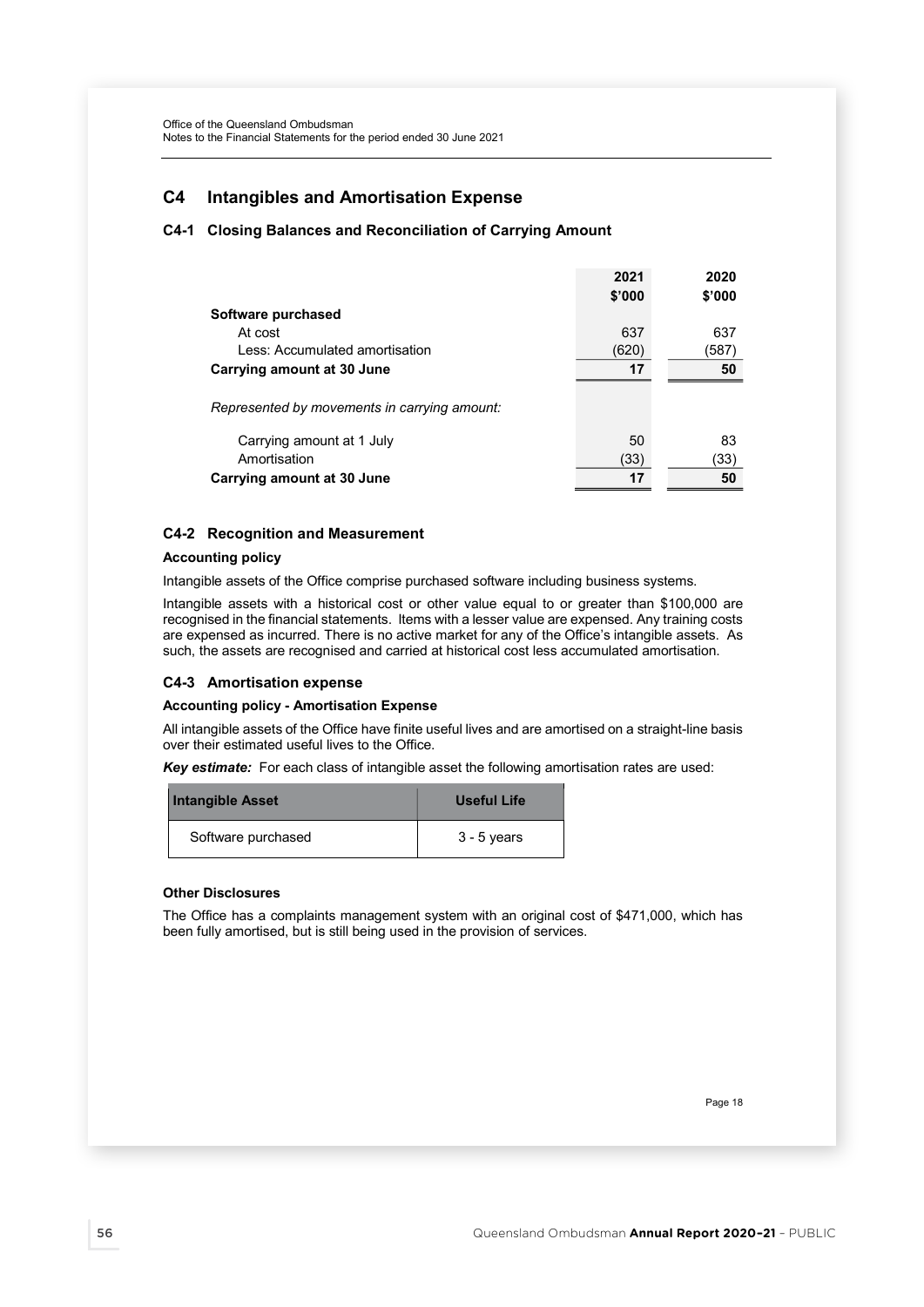## C4-4 Impairment

## Accounting policy

All intangible assets are assessed for indicators of impairment on an annual basis. If an indicator of possible impairment exists, the Office determines the asset's recoverable amount. Any amount by which the asset's carrying amount exceeds the recoverable amount is recorded as an impairment loss.

No impairment losses were recorded during the year.

## C5 Payables

|                                | 2021   | 2020   |
|--------------------------------|--------|--------|
|                                | \$'000 | \$'000 |
| Trade creditors                | 83     | 111    |
| Unearned revenue               | 45     | 51     |
| Deferred appropriation payable |        |        |
| to Consolidated Revenue Fund   | 554    | 377    |
| Other payables                 | 16     | 10     |
| <b>Total</b>                   | 698    | 549    |

### Accounting policy - Payables

Trade creditors are recognised upon receipt of the goods or services at the agreed purchase/contract price. Amounts owing are unsecured.

# C6 Accrued Employee Benefits

|                                 | 2021   | 2020   |
|---------------------------------|--------|--------|
|                                 | \$'000 | \$'000 |
| <b>Current</b>                  |        |        |
| Wages outstanding               | 27     | 143    |
| Annual leave levy payable       | 165    | 139    |
| Long service leave levy payable | 33     | 32     |
| Total                           | 225    | 314    |

#### Accounting policy – Accrued employee benefits

No provision for annual leave or long service leave is recognised in the Office's financial statements as the liability is held on a whole-of-government basis and reported in those financial statements pursuant to AASB 1049 Whole of Government and General Government Sector Financial Reporting.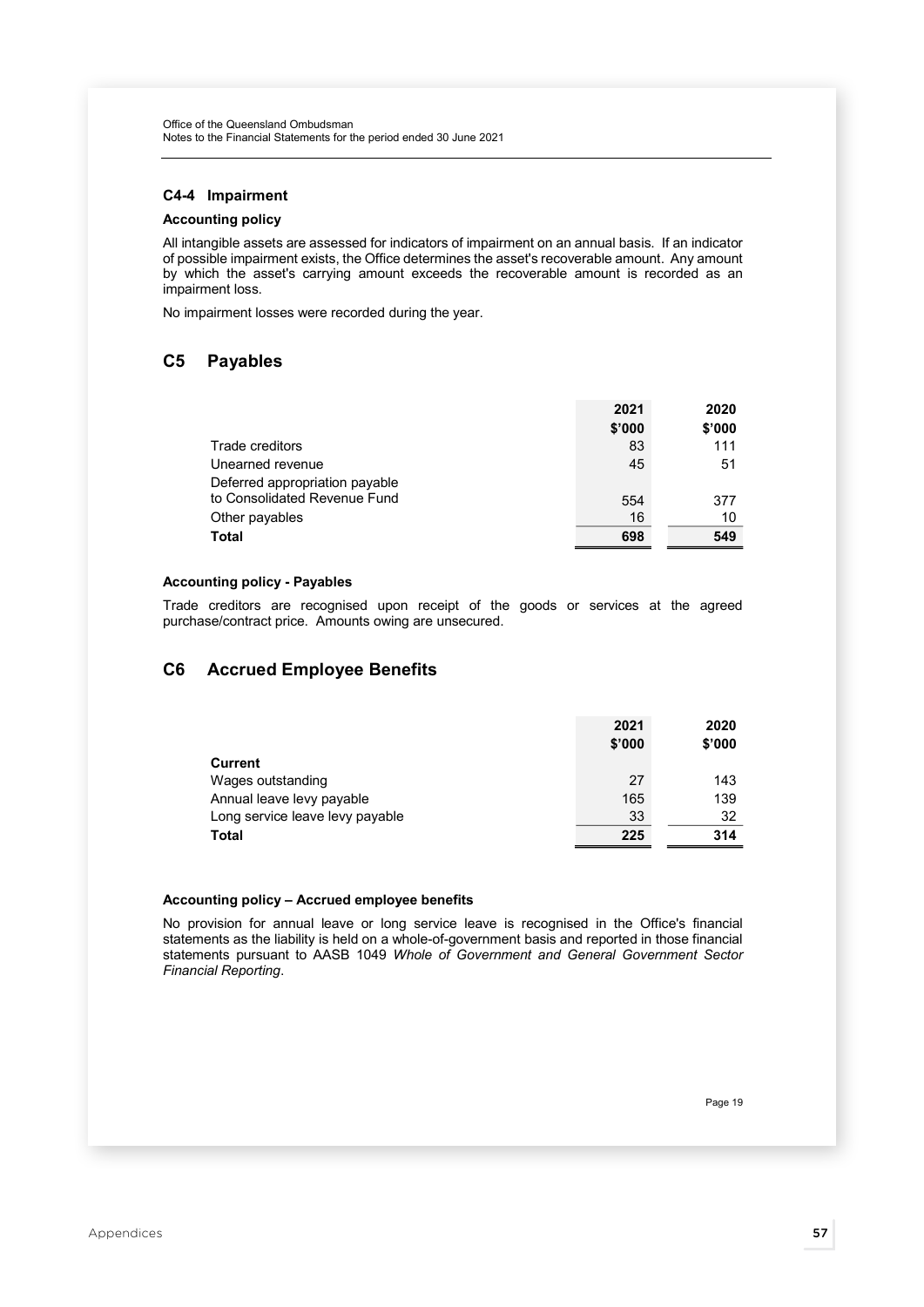## Section 4

# Notes About Risk and Other Accounting Uncertainties

## D1 Financial Risk Disclosures

## D1-1 Financial Instrument Categories

Financial assets and financial liabilities are recognised in the statement of financial position when the Office becomes party to the contractual provisions of the financial instrument. The Office has the following categories of financial assets and financial liabilities:

| Category                           | <b>Notes</b>   | 2021<br>\$'000 | 2020<br>\$'000 |
|------------------------------------|----------------|----------------|----------------|
| <b>Financial assets</b>            |                |                |                |
| Cash and cash equivalents          | C <sub>1</sub> | 2,029          | 1,894          |
| Receivables                        | C <sub>2</sub> | 166            | 84             |
| <b>Total financial assets</b>      |                | 2,195          | 1,978          |
| <b>Financial liabilities</b>       |                |                |                |
| Payables                           | C <sub>5</sub> | 698            | 549            |
| <b>Total financial liabilities</b> |                | 698            | 549            |

No financial assets and financial liabilities have been offset and presented net in the statement of financial position.

## D1-2 Financial Risk Management

Risk Measurement and Management Strategies

Due to the nature of the Office's activities, exposure to credit risk, liquidity risk or market risk is considered immaterial. Financial risk management is implemented pursuant to Government and Office policy.

All payables are due within 12 months.

# D2 Contingencies

## Litigation in Progress

The Office was not engaged in any litigation at 30 June 2021.

## Financial Guarantees

The Office was not committed to any guarantees or undertakings at 30 June 2021.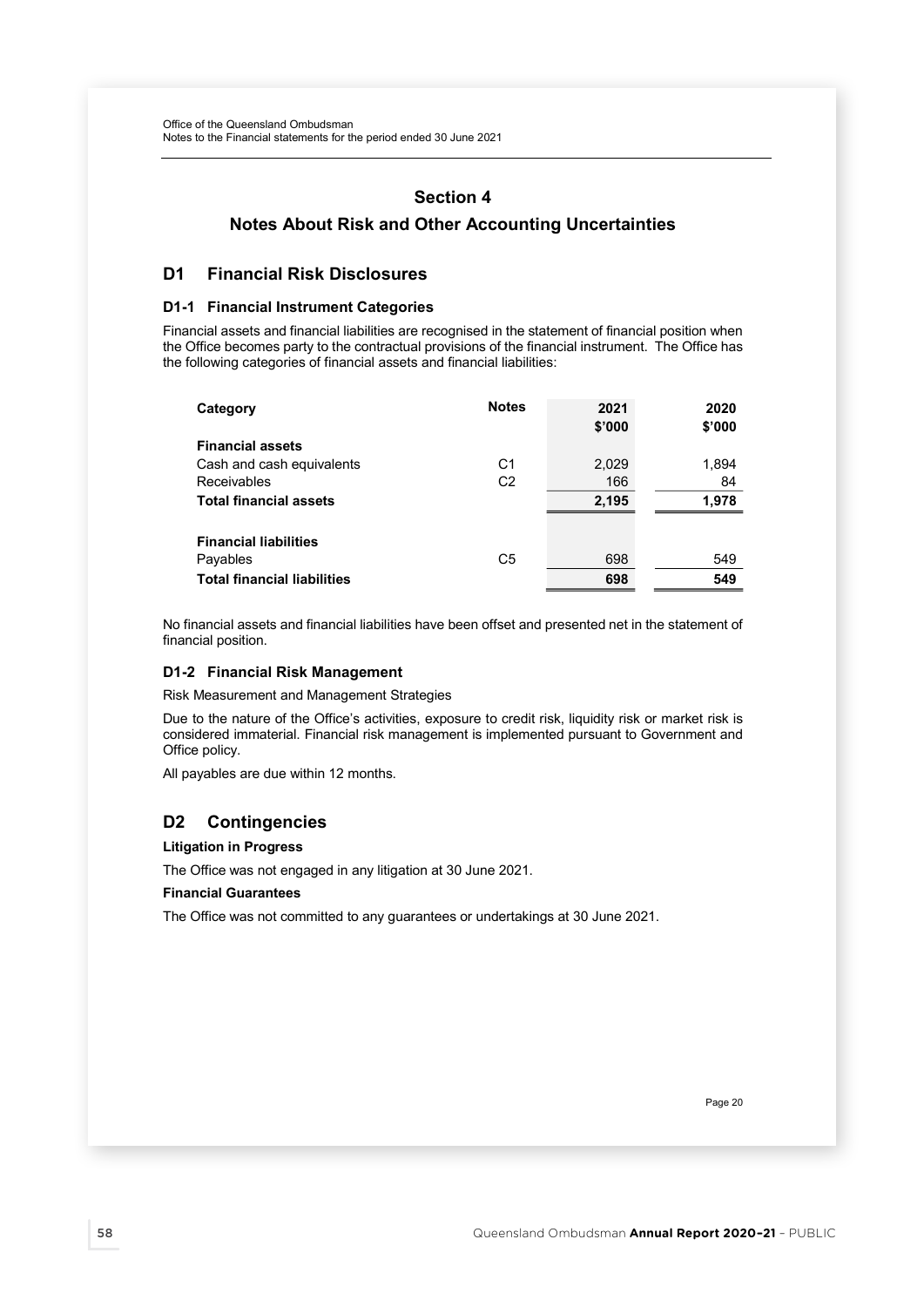# D3 Commitments

## Accommodation

The Office has a financial commitment to the Department of Energy and Public Works for accommodation rental in respect of the Office's premises until February 2022. Amounts committed as at the reporting date are as follows:

|                                                   | 2021                     | 2020   |
|---------------------------------------------------|--------------------------|--------|
|                                                   | \$'000                   | \$'000 |
| Not later than one year                           | 508                      | 821    |
| Later than one year and not later than five years | $\overline{\phantom{a}}$ | 508    |
| Total                                             | 508                      | 1.329  |

# D4 Events Occurring after the Reporting Date

The Office is unaware of any material events occurring after the reporting date which would affect these financial statements.

# D5 Future Impact of Accounting Standards Not Yet Effective

The Office is not permitted to early adopt a new or amended accounting standard ahead of the specified commencement date unless approval is obtained from Queensland Treasury. The Office applies standards and interpretations in accordance with their respective effective dates.

At the date of authorisation of the financial report, there are no expected impacts of new or amended Australian Accounting Standards issued but with future effective dates.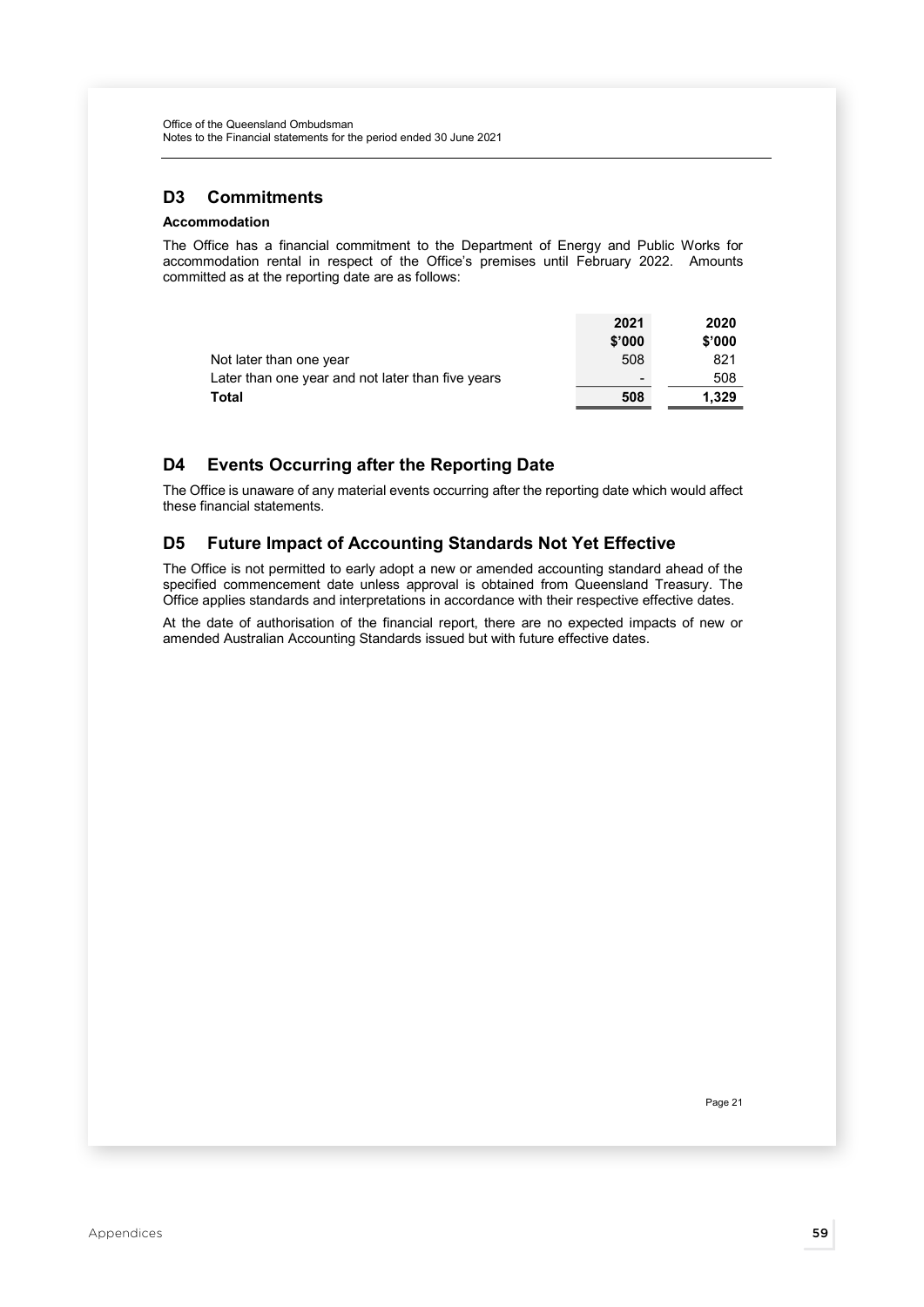# Section 5

# Notes On Our Performance Compared to Budget

## E1 Budgetary Reporting Disclosures

This section contains explanations of major variances between the Office's actual 2020-21 financial results and the original budget presented to Parliament.

## E2 Budget to Actual Comparison – Statement of Comprehensive Income

| <b>Statement of Comprehensive Income</b> |                          | Original                        | <b>Actual</b>  |                    |  |
|------------------------------------------|--------------------------|---------------------------------|----------------|--------------------|--|
|                                          | Variance<br><b>Notes</b> | <b>Budget</b><br>2021<br>\$'000 | 2021<br>\$'000 | Variance<br>\$'000 |  |
| <b>Income</b>                            |                          |                                 |                |                    |  |
| Appropriation revenue                    | V <sub>1</sub>           | 8,951                           | 8,397          | (554)              |  |
| User charges and fees                    | V <sub>2</sub>           | 481                             | 321            | (160)              |  |
| Goods and services below fair<br>value   |                          |                                 | 108            | 108                |  |
| Other revenue                            |                          | 35                              | 4              | (31)               |  |
| <b>Total income</b>                      |                          | 9,467                           | 8,830          | (637)              |  |
|                                          |                          |                                 |                |                    |  |
| <b>Expenses</b>                          |                          |                                 |                |                    |  |
| Employee expenses                        | V <sub>3</sub>           | 7,704                           | 6,822          | 882                |  |
| Supplies and services                    | V <sub>4</sub>           | 1,518                           | 1,694          | (176)              |  |
| Depreciation and amortisation            |                          | 213                             | 180            | 33                 |  |
| Other expenses                           |                          | 32                              | 134            | (102)              |  |
| <b>Total expenses</b>                    |                          | 9,467                           | 8,830          | 637                |  |
| <b>Operating result</b>                  |                          |                                 |                |                    |  |
| Other comprehensive income               |                          |                                 |                |                    |  |
| <b>Total comprehensive income</b>        |                          |                                 |                |                    |  |

As the 2020-21 Service Delivery Statement does not include a budgeted balance sheet or budgeted statement of cash flows, no disclosure of budget to actual variances is required for those financial statements.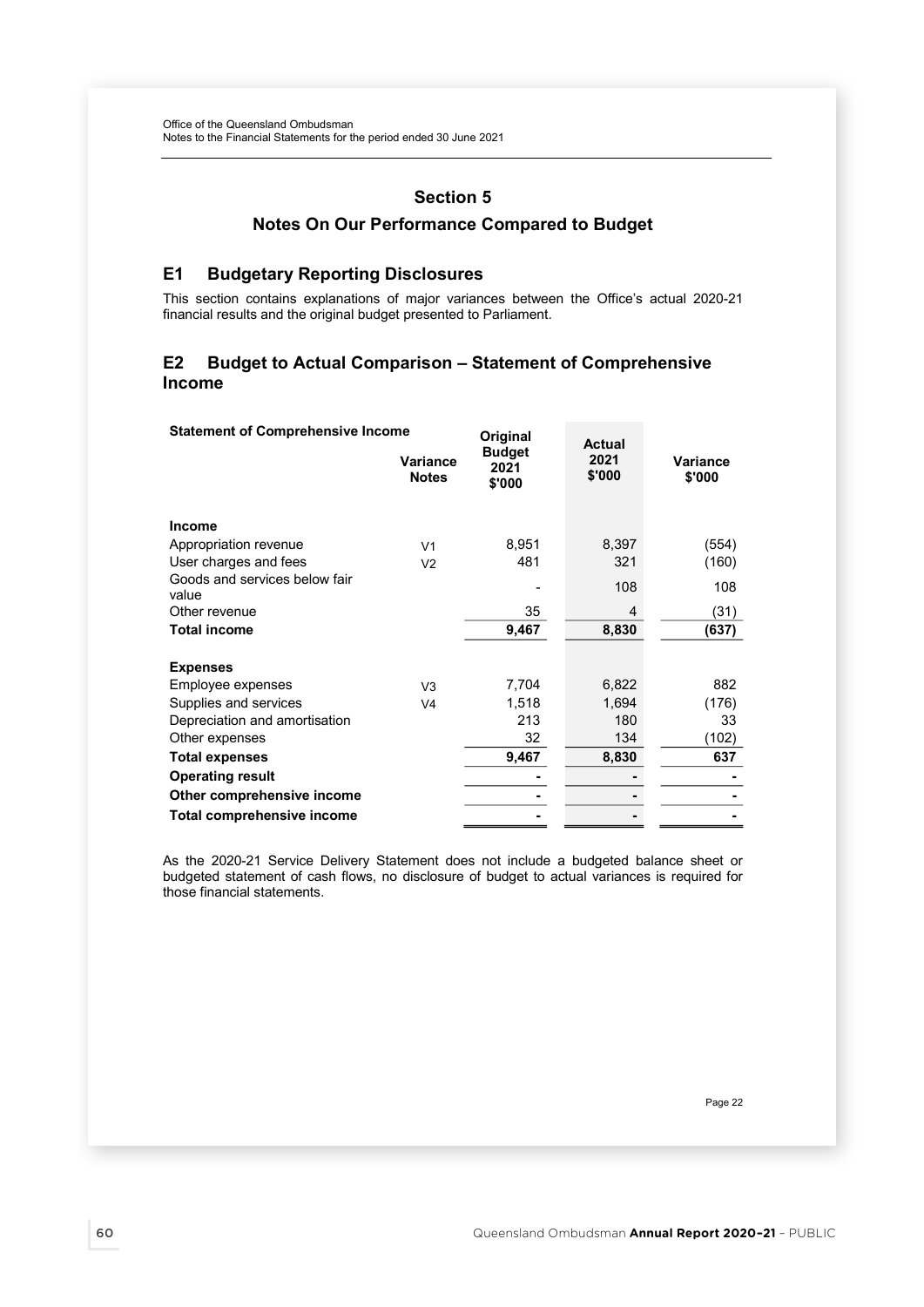#### E2-1 Explanation of Major Variances – Statement of Comprehensive Income

- V1. The decrease in appropriation revenue reflects \$0.554 million in deferred appropriation repayable to Consolidated Revenue Fund in 2021-22.
- V2. The decrease in user charges and fees reflects the reduction in training courses due to the COVID-19 pandemic.
- V3. Employee expenses were lower due to unfilled vacancies during the COVID-19 pandemic.
- V4. The increase in supplies and services as compared to budget, includes additional computing equipment and software to support increased flexible working arrangements and payments for agency staff.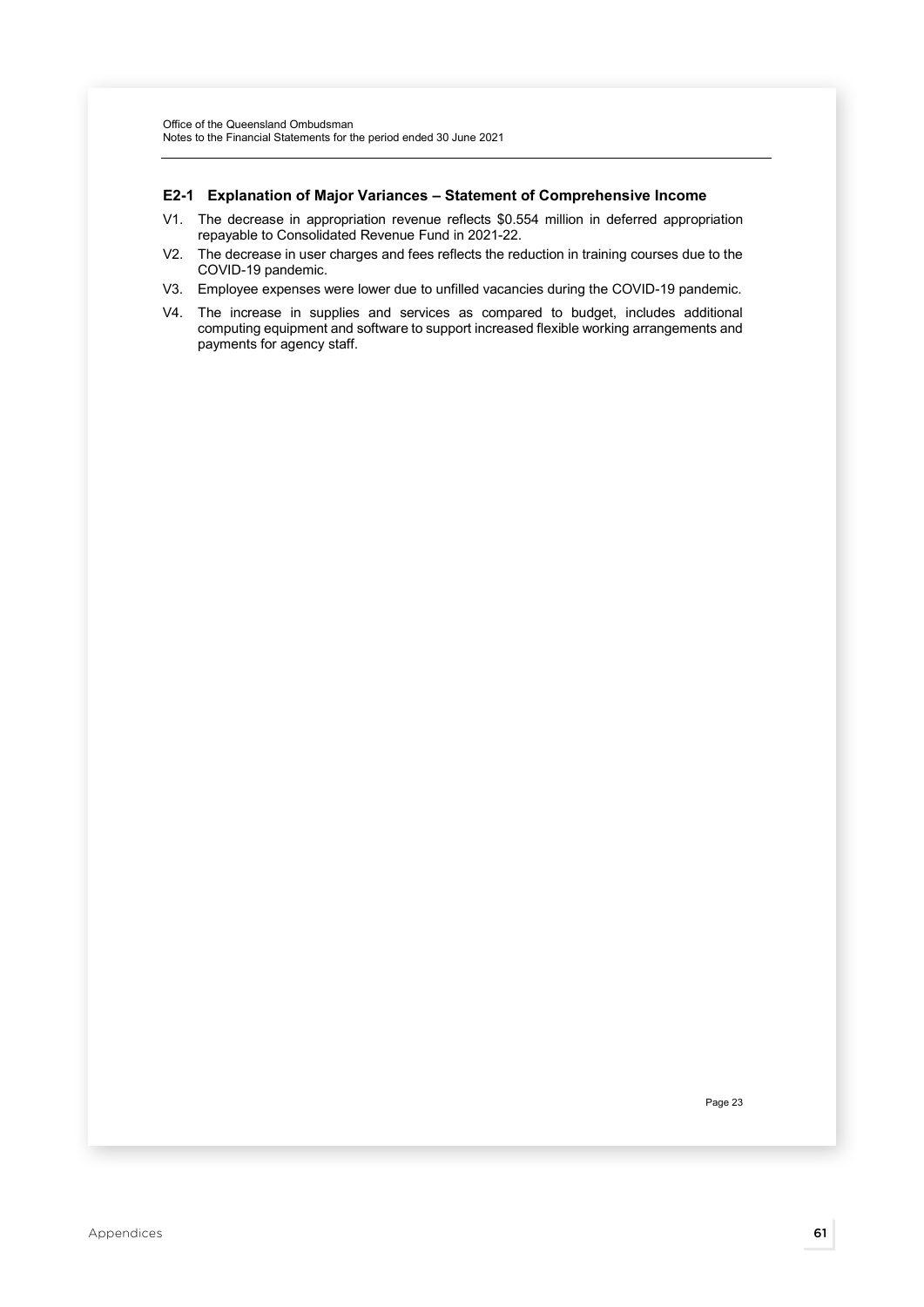# Section 6

# Other Information

# F1 Key Management Personnel (KMP) Disclosures

The following details for key management personnel include those positions that had authority and responsibility for planning, directing and controlling the activities of the Office during 2020-21 and 2019-20. Further information on these positions can be found in the body of the Annual Report under the section relating to Executive Management.

| <b>Position</b>                      | <b>Position Responsibility</b>                                                                                                                                         |  |  |
|--------------------------------------|------------------------------------------------------------------------------------------------------------------------------------------------------------------------|--|--|
| Ombudsman                            | Directs the overall efficient, effective and economical<br>administration of the Office.                                                                               |  |  |
| Deputy Ombudsman                     | Manages the Intake and Training Services Unit and the<br>Investigation and Resolution Unit in meeting the Office's statutory<br>functions efficiently and effectively. |  |  |
| Director, Corporate<br>Services Unit | Manages the Corporate Services Unit which support the Office's<br>statutory functions.                                                                                 |  |  |

#### Remuneration Policies

Remuneration policy for the Office's key management personnel is set by the Governor-in-Council in accordance with the provisions of the Ombudsman Act 2001. The remuneration and other terms of employment for the key management personnel are specified in employment contracts.

Remuneration expenses for key management personnel comprise the following components:

- short term employee expenses which include salaries, allowances and leave entitlements earned and expensed for the entire year, or for that part of the year during which the employee occupied the specified position
- long term employee benefits include amounts expensed in respect of long service leave earned
- post-employment benefits include amounts expensed in respect of employer superannuation obligations earned
- termination benefits include payments in lieu of notice on termination and other lump sum separation entitlements (excluding annual and long service leave entitlements) payable on termination of employment or acceptance of an offer of termination of employment.

#### KMP Remuneration Expense

The following disclosures focus on the expenses incurred by the Office that is attributable to key management positions during the respective reporting periods. The amounts disclosed are determined on the same basis as expenses recognised in the statement of comprehensive income.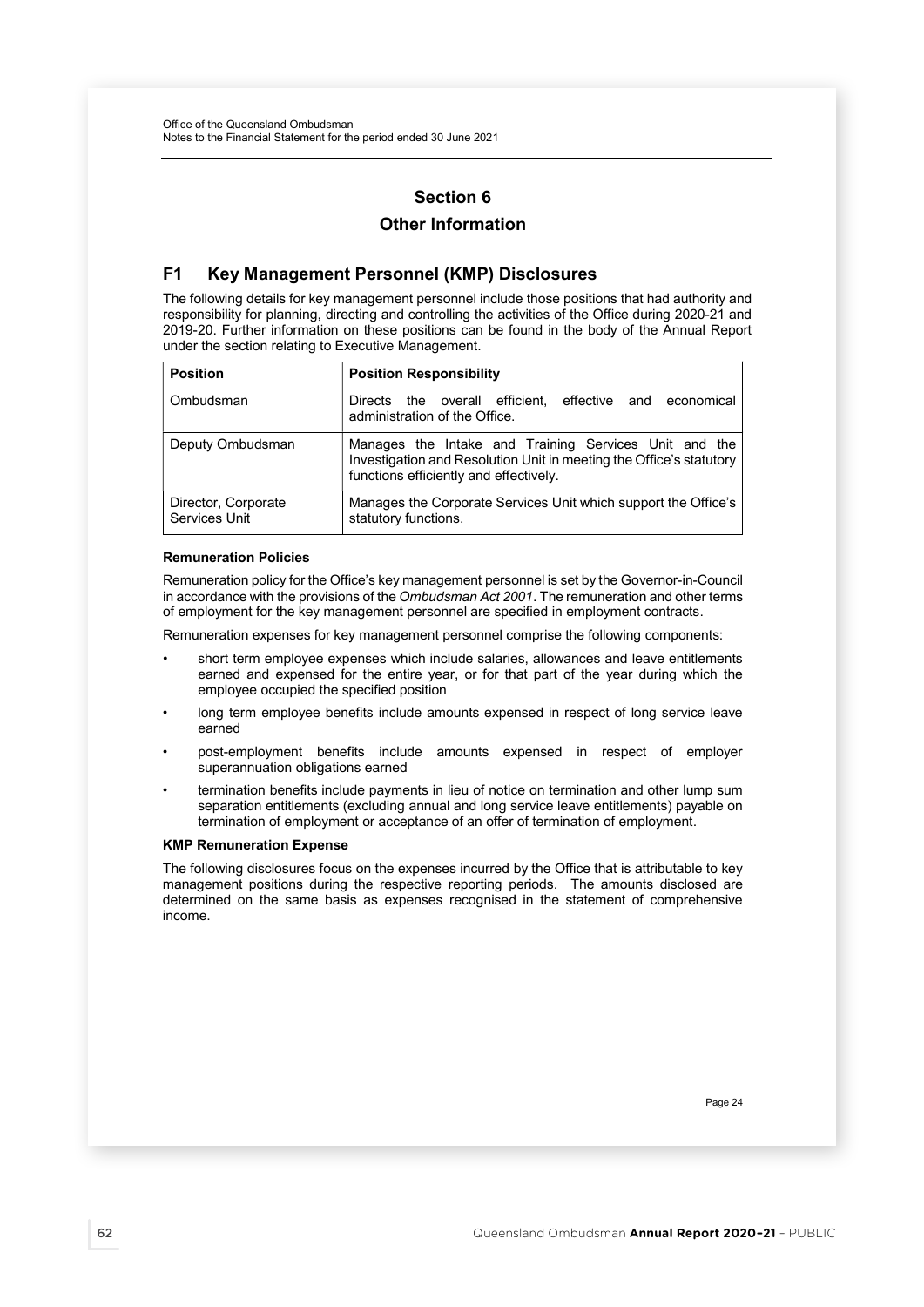|                                         | <b>Short Term Employee</b><br><b>Expenses</b> |                                                      | Long Term<br><b>Employee</b><br><b>Expenses</b> | Post-<br><b>Employment</b><br><b>Expenses</b> | <b>Termination</b><br><b>Benefits</b> | Total<br><b>Expenses</b> |
|-----------------------------------------|-----------------------------------------------|------------------------------------------------------|-------------------------------------------------|-----------------------------------------------|---------------------------------------|--------------------------|
| <b>Position</b>                         | Monetary<br><b>Expenses</b><br>\$'000         | Non-<br><b>Monetary</b><br><b>Benefits</b><br>\$'000 | \$'000                                          | \$'000                                        | \$'000                                | \$'000                   |
| Ombudsman<br>(from 10/07/2020)          | 302                                           | 10                                                   | 7                                               | 34                                            |                                       | 353                      |
| Ombudsman (to<br>09/07/2020)            | 10                                            |                                                      | $\overline{2}$                                  | $\overline{2}$                                | 9                                     | 23                       |
| Deputy<br>Ombudsman                     | 227                                           | 11                                                   | 5                                               | 24                                            |                                       | 267                      |
| Director,<br>Corporate<br>Services Unit | 134                                           | -                                                    | 3                                               | 18                                            |                                       | 155                      |

## 1 July 2020 - 30 June 2021

# 1 July 2019 - 30 June 2020

| <b>Position</b>                         | <b>Short Term Employee</b><br><b>Expenses</b> |                                               | Long Term<br>Employee<br><b>Expenses</b> | Post-<br><b>Employment</b><br><b>Expenses</b> | <b>Termination</b><br><b>Benefits</b> | Total<br><b>Expenses</b> |
|-----------------------------------------|-----------------------------------------------|-----------------------------------------------|------------------------------------------|-----------------------------------------------|---------------------------------------|--------------------------|
|                                         | <b>Monetary</b><br><b>Expenses</b><br>\$'000  | Non-<br>Monetary<br><b>Benefits</b><br>\$'000 | \$'000                                   | \$'000                                        | \$'000                                | \$'000                   |
| Ombudsman                               | 317                                           | $\overline{\phantom{a}}$                      | 8                                        | 39                                            |                                       | 364                      |
| Deputy<br>Ombudsman                     | 215                                           | $\overline{\phantom{0}}$                      | 6                                        | 23                                            |                                       | 244                      |
| Director,<br>Corporate<br>Services Unit | 124                                           | $\overline{\phantom{0}}$                      | 3                                        | 16                                            |                                       | 143                      |

## Performance Payments

No KMP remuneration packages provide for performance or bonus payments.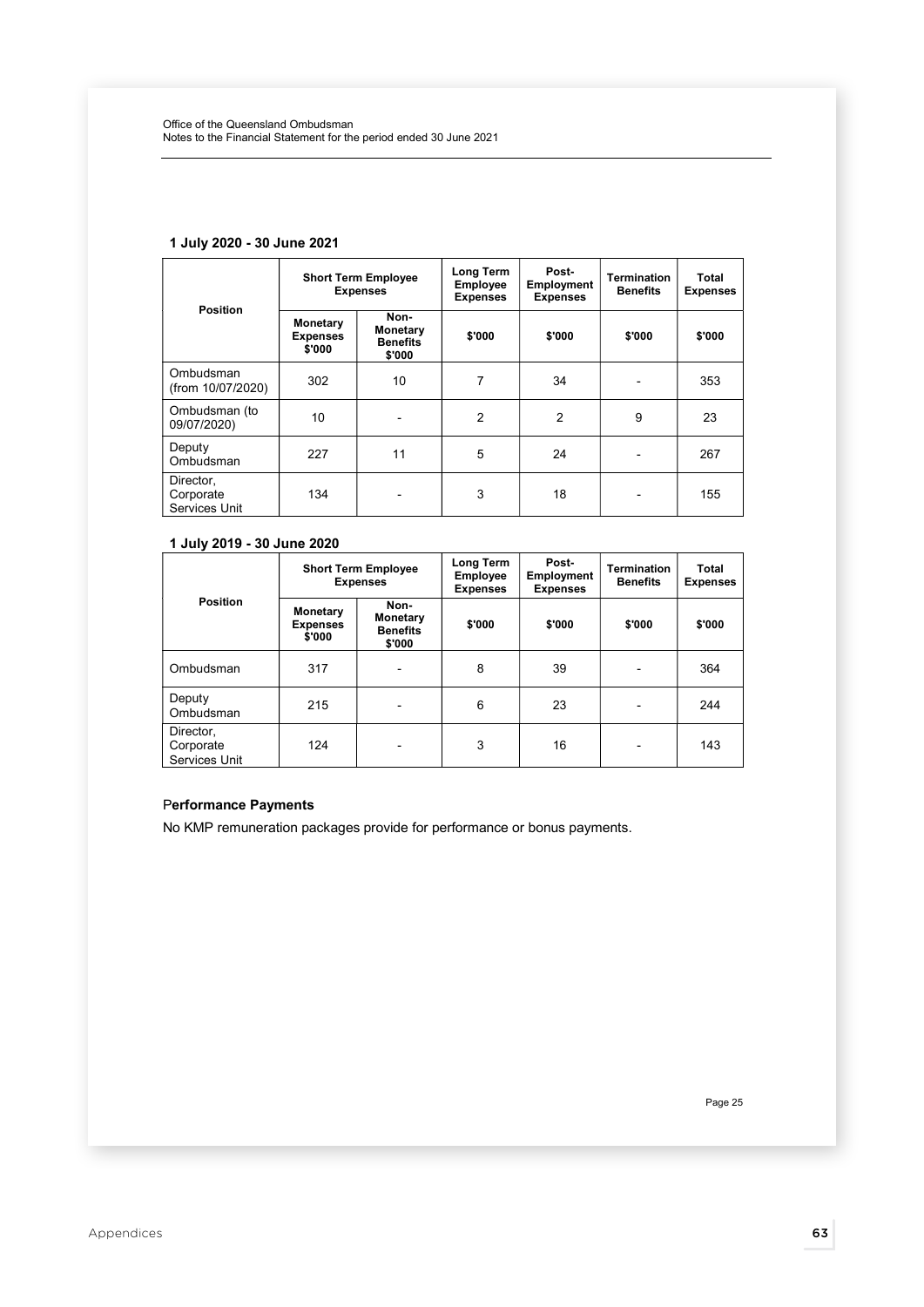# F2 Related Party Transactions

## Transactions with people or entities related to KMP

There were no material transactions with people or entities related to KMP.

#### Transactions with other Queensland Government agencies

The Office's primary ongoing sources of funding are appropriation revenue and equity injections, both of which are provided in cash via Queensland Treasury, and from the delivery of training courses to Government agencies on ordinary commercial terms.

The Office sources its accommodation requirements via commercial arrangements with the Department of Energy and Public Works (refer note B2-2 and D3) and receives free of charge archival storage services from Queensland State Archives (refer note B2-4). The Office receives corporate services support in relation to payroll and financial systems from the Queensland Parliamentary Services on a cost recovery basis.

# F3 Taxation

The Office is exempt from Commonwealth taxation under the Income Tax Assessment Act 1936 with the exception of Fringe Benefits Tax (FBT) and Goods and Services Tax (GST). FBT and GST are the only taxes accounted for by the Office.

GST credits receivable from, and GST payable to, the Australian Taxation Office are recognised (refer note C2).

# F4 Climate Risk Disclosure

The Office has not identified any material climate related risks relevant to the financial report at the reporting date, however constantly monitors the emergence of such risks under the Queensland Government's Climate Transition Strategy.

# F5 Impact of COVID-19

The Office's revenue from training courses was 33% less than budget. This follows suspension of most face-to-face training and a transition to online training delivery, in response to public safety concerns associated with the COVID-19 pandemic.

The Office continued to provide its complaints management services throughout the year.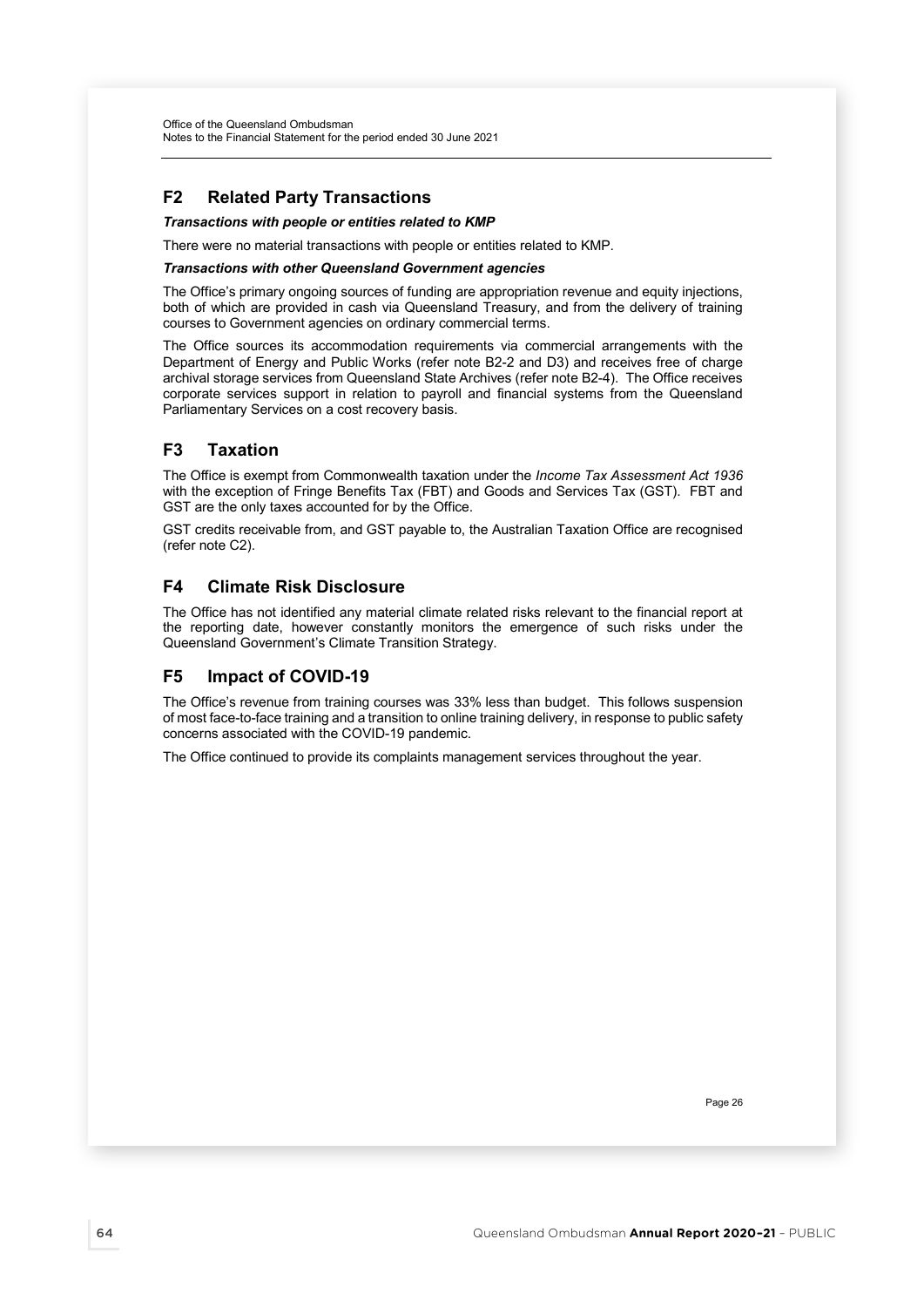# Management Certificate

These general purpose financial statements have been prepared pursuant to section 62(1) of the Financial Accountability Act 2009 (the Act), section 38 of the Financial and Performance Management Standard 2019 and other prescribed requirements. In accordance with section 62(1)(b) of the Act we certify that in our opinion:

- (a) the prescribed requirements for establishing and keeping the accounts have been complied with in all material respects; and
- (b) the financial statements have been drawn up to present a true and fair view, in accordance with prescribed accounting standards, of the transactions of the Office of the Queensland Ombudsman for the period ended 30 June 2021 and of the financial position of the Office at the end of that period; and

The Queensland Ombudsman, as the Accountable Officer of the Office of the Queensland Ombudsman, acknowledges responsibility under s.7 and s.11 of the Financial and Performance Management Standard 2019 for the establishment and maintenance, in all material respects, of an appropriate and effective system of internal controls and risk management processes with respect to financial reporting throughout the reporting period.

tson

L. M. Robertson Director, Corporate Services Unit

G. E. Rawlings FCPA Chief Financial Officer

10 August 2021

A. J. Reilly Queensland Ombudsman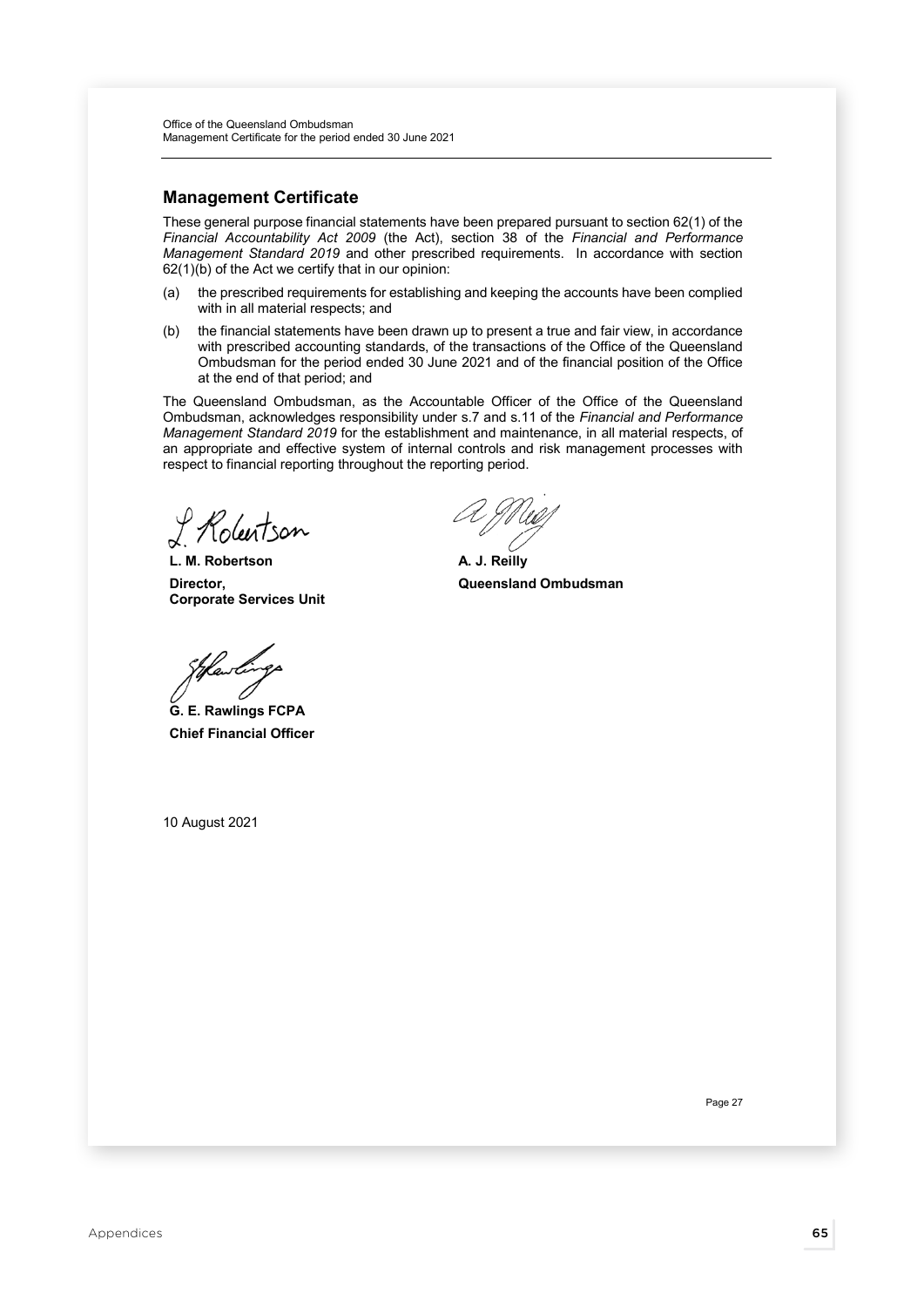

## **INDEPENDENT AUDITOR'S REPORT**

To the Accountable Officer of Office of the Queensland Ombudsman

## Report on the audit of the financial report

### Opinion

I have audited the accompanying financial report of Office of the Queensland Ombudsman.

In my opinion, the financial report:

- a) gives a true and fair view of the department's financial position as at 30 June 2021, and its financial performance and cash flows for the year then ended
- b) complies with the Financial Accountability Act 2009, the Financial and Performance Management Standard 2019 and Australian Accounting Standards.

The financial report comprises the statement of financial position as at 30 June 2021, the statement of comprehensive income, statement of changes in equity and statement of cash flows the year then ended, notes to the financial statements including summaries of significant accounting policies and other explanatory information, and the management certificate.

#### Basis for opinion

I conducted my audit in accordance with the Auditor-General Auditing Standards, which incorporate the Australian Auditing Standards. My responsibilities under those standards are further described in the Auditor's Responsibilities for the Audit of the Financial Report section of my report.

I am independent of the department in accordance with the ethical requirements of the Accounting Professional and Ethical Standards Board's APES 110 Code of Ethics for Professional Accountants (the Code) that are relevant to my audit of the financial report in Australia. I have also fulfilled my other ethical responsibilities in accordance with the Code and the Auditor-General Auditing Standards.

I believe that the audit evidence I have obtained is sufficient and appropriate to provide a basis for my opinion.

### Responsibilities of the department for the financial report

The Accountable Officer is responsible for the preparation of the financial report that gives a true and fair view in accordance with the Financial Accountability Act 2009, the Financial and Performance Management Standard 2019 and Australian Accounting Standards, and for such internal control as the Accountable Officer determines is necessary to enable the preparation of the financial report that is free from material misstatement, whether due to fraud or error.

The Accountable Officer is also responsible for assessing the department's ability to continue as a going concern, disclosing, as applicable, matters relating to going concern and using the going concern basis of accounting unless it is intended to abolish the department or to otherwise cease operations.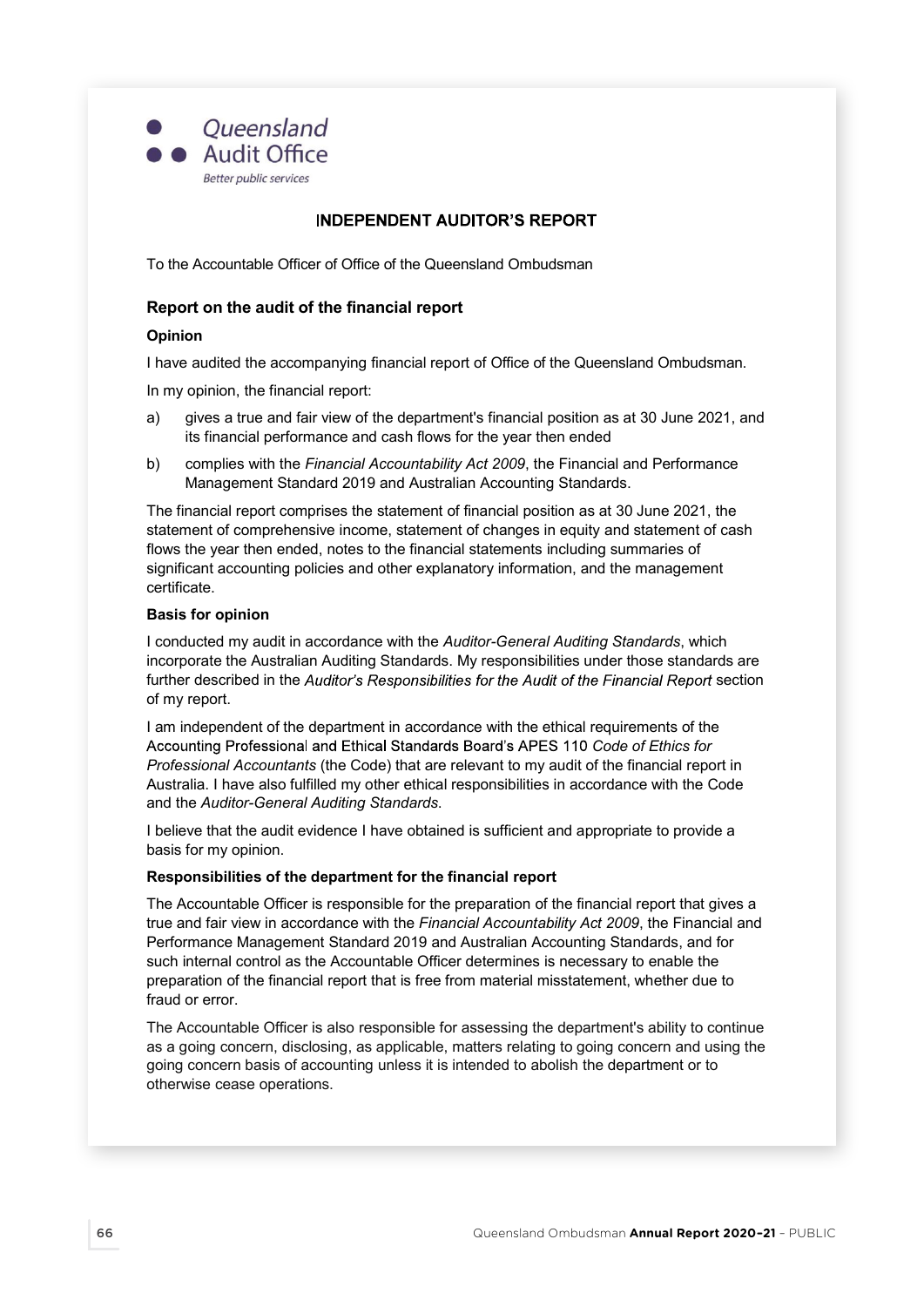

### Auditor's responsibilities for the audit of the financial report

My objectives are to obtain reasonable assurance about whether the financial report as a whole is free from material misstatement, whether due to fraud or error, and to issue an auditor's report that includes my opinion. Reasonable assurance is a high level of assurance, but is not a guarantee that an audit conducted in accordance with the Australian Auditing Standards will always detect a material misstatement when it exists. Misstatements can arise from fraud or error and are considered material if, individually or in aggregate, they could reasonably be expected to influence the economic decisions of users taken on the basis of this financial report.

As part of an audit in accordance with the Australian Auditing Standards, I exercise professional judgement and maintain professional scepticism throughout the audit. I also:

- Identify and assess the risks of material misstatement of the financial report, whether due to fraud or error, design and perform audit procedures responsive to those risks, and obtain audit evidence that is sufficient and appropriate to provide a basis for my opinion. The risk of not detecting a material misstatement resulting from fraud is higher than for one resulting from error, as fraud may involve collusion, forgery, intentional omissions, misrepresentations, or the override of internal control.
- Obtain an understanding of internal control relevant to the audit in order to design audit procedures that are appropriate in the circumstances. This is not done for the purpose of expressing an opinion on the effectiveness of the department's internal controls, but allows me to express an opinion on compliance with prescribed requirements.
- Evaluate the appropriateness of accounting policies used and the reasonableness of accounting estimates and related disclosures made by the department.
- Conclude on the appropriateness of the department's use of the going concern basis of accounting and, based on the audit evidence obtained, whether a material uncertainty exists related to events or conditions that may cast significant doubt on the department's ability to continue as a going concern. If I conclude that a material uncertainty exists, I am required to draw attention in my auditor's report to the related disclosures in the financial report or, if such disclosures are inadequate, to modify my opinion. I base my conclusions on the audit evidence obtained up to the date of my auditor's report. However, future events or conditions may cause the department to cease to continue as a going concern.
- Evaluate the overall presentation, structure and content of the financial report, including the disclosures, and whether the financial report represents the underlying transactions and events in a manner that achieves fair presentation.

I communicate with the Accountable Officer regarding, among other matters, the planned scope and timing of the audit and significant audit findings, including any significant deficiencies in internal control that I identify during my audit.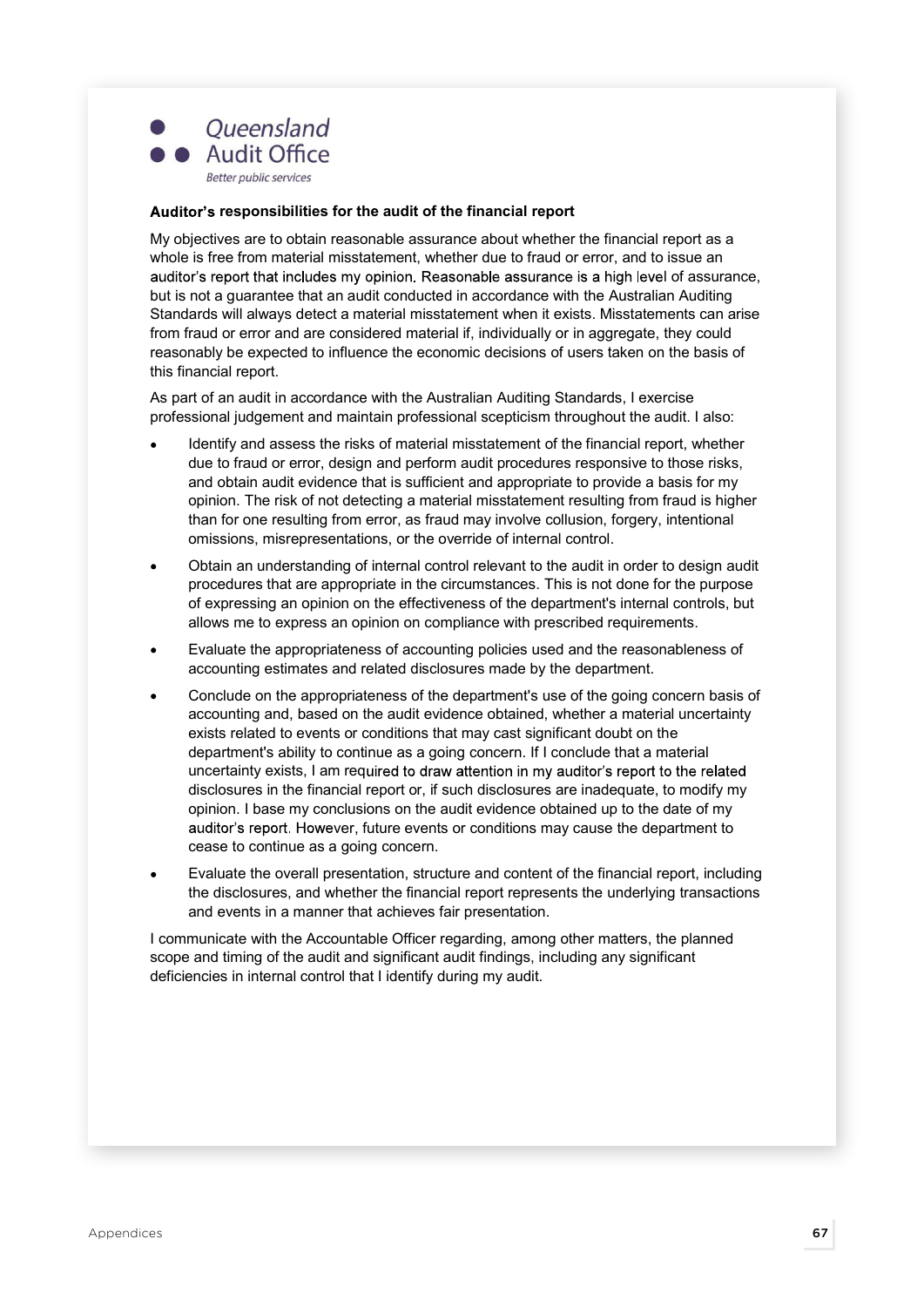

## **Statement**

In accordance with s.40 of the Auditor-General Act 2009, for the year ended 30 June 2021:

- a) I received all the information and explanations I required.
- b) I consider that, the prescribed requirements in relation to the establishment and keeping of accounts were complied with in all material respects.

## Prescribed requirements scope

The prescribed requirements for the establishment and keeping of accounts are contained in the Financial Accountability Act 2009, any other Act and the Financial and Performance Management Standard 2019. The applicable requirements include those for keeping financial records that correctly record and explain the department's transactions and account balances to enable the preparation of a true and fair financial report.

P. Chister

Paul Christensen Queensland Audit Office as delegate of the Auditor-General

12 August 2021